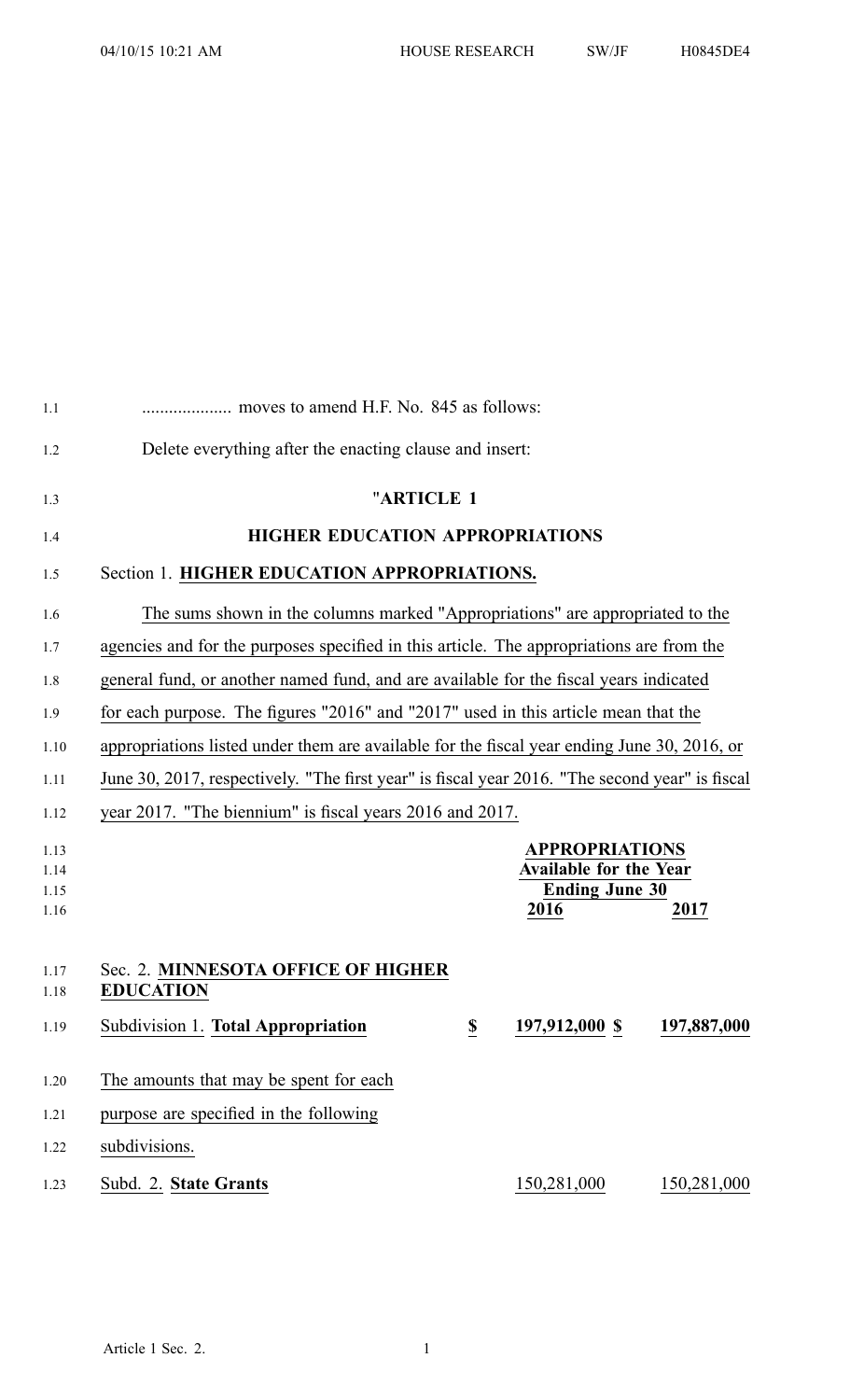| H0845DE4 |  |
|----------|--|
|----------|--|

| 2.1  | If the appropriation in this subdivision for    |            |            |
|------|-------------------------------------------------|------------|------------|
| 2.2  | either year is insufficient, the appropriation  |            |            |
| 2.3  | for the other year is available for it.         |            |            |
| 2.4  | For the biennium, the tuition maximum is        |            |            |
| 2.5  | \$13,000 in each year for students in four-year |            |            |
| 2.6  | programs, and \$5,808 each year for students    |            |            |
| 2.7  | in two-year programs.                           |            |            |
| 2.8  | The living and miscellaneous expense            |            |            |
| 2.9  | allowance is \$8,490 each year.                 |            |            |
| 2.10 | Subd. 3. Child Care Grants                      | 6,684,000  | 6,684,000  |
| 2.11 | Subd. 4. State Work-Study                       | 14,502,000 | 14,502,000 |
| 2.12 | Subd. 5. Interstate Tuition Reciprocity         | 11,018,000 | 11,018,000 |
| 2.13 | If the appropriation in this subdivision for    |            |            |
| 2.14 | either year is insufficient, the appropriation  |            |            |
| 2.15 | for the other year is available to meet         |            |            |
| 2.16 | reciprocity contract obligations.               |            |            |
| 2.17 | Subd. 6. Safety Officer's Survivors             | 100,000    | 100,000    |
| 2.18 | This appropriation is to provide educational    |            |            |
| 2.19 | benefits under Minnesota Statutes, section      |            |            |
| 2.20 | 299A.45, to eligible dependent children and     |            |            |
| 2.21 | to the spouses of public safety officers killed |            |            |
| 2.22 | in the line of duty.                            |            |            |
| 2.23 | If the appropriation in this subdivision for    |            |            |
| 2.24 | either year is insufficient, the appropriation  |            |            |
| 2.25 | for the other year is available for it.         |            |            |
| 2.26 | Subd. 7. Indian Scholarships                    | 3,100,000  | 3,100,000  |
| 2.27 | The director must contract with or employ       |            |            |
| 2.28 | at least one person with demonstrated           |            |            |
| 2.29 | competence in American Indian culture and       |            |            |
| 2.30 | residing in or near the city of Bemidji to      |            |            |
| 2.31 | assist students with the scholarships under     |            |            |
| 2.32 | Minnesota Statutes, section 136A.126, and       |            |            |
| 2.33 | with other information about financial aid for  |            |            |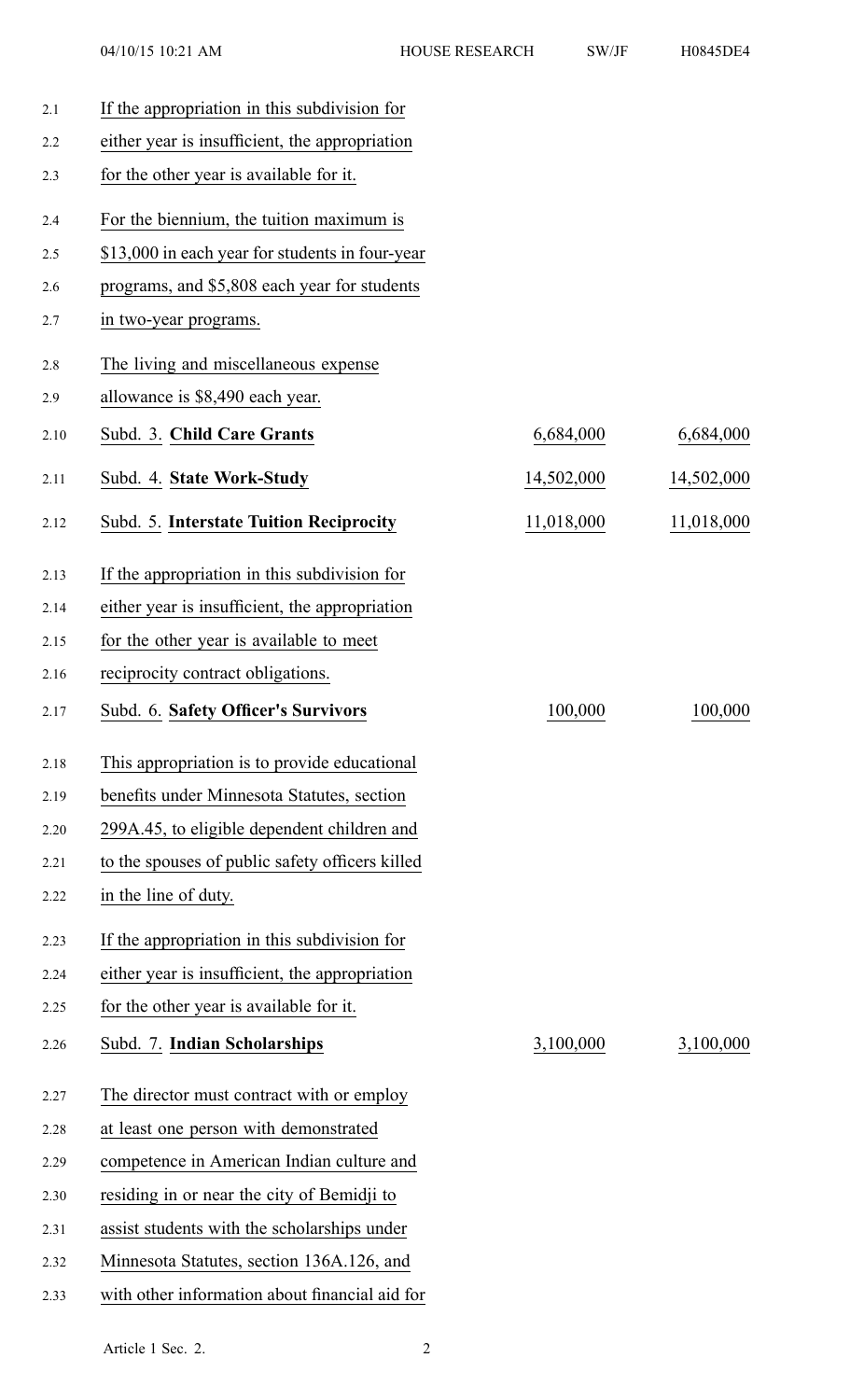| 3.1          | which the students may be eligible. Bemidji                               |         |         |
|--------------|---------------------------------------------------------------------------|---------|---------|
| 3.2          | State University must provide office space                                |         |         |
| 3.3          | at no cost to the Minnesota Office of Higher                              |         |         |
| 3.4          | Education for purposes of administering the                               |         |         |
| 3.5          | American Indian scholarship program under                                 |         |         |
| 3.6          | Minnesota Statutes, section 136A.126. This                                |         |         |
| 3.7          | appropriation includes funding to administer                              |         |         |
| 3.8          | the American Indian scholarship program.                                  |         |         |
| 3.9          | Subd. 8. Tribal College Grants                                            | 150,000 | 150,000 |
| 3.10         | For tribal college assistance grants under                                |         |         |
| 3.11         | Minnesota Statutes, section 136A.1796.                                    |         |         |
| 3.12<br>3.13 | Subd. 9. High School-to-College Developmental<br><b>Transition Grants</b> | 100,000 | 100,000 |
| 3.14         | For grants under Minnesota Statutes, section                              |         |         |
| 3.15         | 135A.61, for the high school-to-college                                   |         |         |
| 3.16         | developmental transition program grants.                                  |         |         |
| 3.17<br>3.18 | Subd. 10. Intervention for College Attendance<br><b>Program Grants</b>    | 671,000 | 671,000 |
| 3.19         | For the intervention for college attendance                               |         |         |
| 3.20         | program under Minnesota Statutes, section                                 |         |         |
| 3.21         | 136A.861.                                                                 |         |         |
| 3.22         | This appropriation includes funding to                                    |         |         |
| 3.23         | administer the intervention for college                                   |         |         |
| 3.24         | attendance program grants.                                                |         |         |
| 3.25         | Subd. 11. Student-Parent Information                                      | 122,000 | 122,000 |
| 3.26         | Subd. 12. Get Ready                                                       | 180,000 | 180,000 |
| 3.27         | Subd. 13. Midwest Higher Education Compact                                | 95,000  | 95,000  |
| 3.28         | Subd. 14. Minnesota Minority Partnership                                  | 45,000  | 45,000  |
| 3.29<br>3.30 | Subd. 15. United Family Medicine Residency<br>Program                     | 351,000 | 351,000 |
| 3.31         | For a grant to United Family Medicine                                     |         |         |
| 3.32         | residency program. This appropriation                                     |         |         |
| 3.33         | shall be used to support up to 18 resident                                |         |         |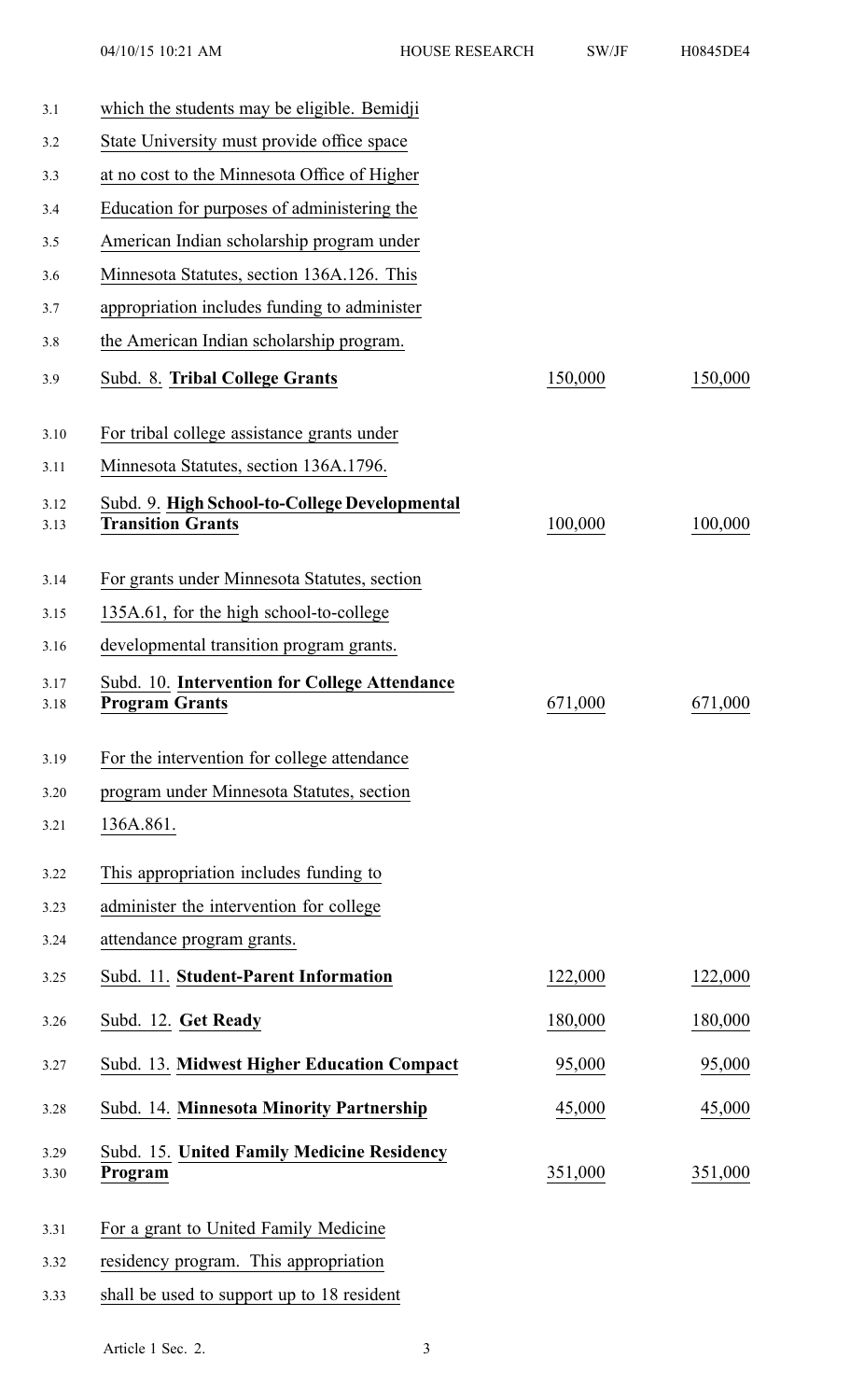| 4.1          | physicians each year in family practice at                |           |           |
|--------------|-----------------------------------------------------------|-----------|-----------|
| 4.2          | United Family Medicine residency programs                 |           |           |
| 4.3          | and shall prepare doctors to practice family              |           |           |
| 4.4          | care medicine in underserved rural and                    |           |           |
| 4.5          | urban areas of the state. It is intended                  |           |           |
| 4.6          | that this program will improve health                     |           |           |
| 4.7          | care in underserved communities, provide                  |           |           |
| 4.8          | affordable access to appropriate medical                  |           |           |
| 4.9          | care, and manage the treatment of patients in             |           |           |
| 4.10         | a cost-effective manner.                                  |           |           |
| 4.11         | Subd. 16. MnLINK Gateway and Minitex                      | 5,905,000 | 5,905,000 |
| 4.12<br>4.13 | Subd. 17. Statewide Longitudinal Education<br>Data System | 882,000   | 882,000   |
| 4.14         | Subd. 18. Hennepin County Medical Center                  | 645,000   | 645,000   |
| 4.15         | For transfer to Hennepin County Medical                   |           |           |
| 4.16         | Center for graduate family medical education              |           |           |
| 4.17         | programs at Hennepin County Medical                       |           |           |
| 4.18         | Center.                                                   |           |           |
| 4.19         | Subd. 19. Teacher Shortage Loan Forgiveness               | 590,000   | 565,000   |
| 4.20         | For the loan forgiveness program under                    |           |           |
| 4.21         | Minnesota Statutes, section 136A.1791.                    |           |           |
| 4.22         | Subd. 20. Agency Administration                           | 2,491,000 | 2,491,000 |
| 4.23         | Subd. 21. Balances Forward                                |           |           |
| 4.24         | A balance in the first year under this section            |           |           |
| 4.25         | does not cancel, but is available for the                 |           |           |
| 4.26         | second year.                                              |           |           |
| 4.27         | Subd. 22. Transfers                                       |           |           |
| 4.28         | The Minnesota Office of Higher Education                  |           |           |
| 4.29         | may transfer unencumbered balances from                   |           |           |
| 4.30         | the appropriations in this section to the state           |           |           |
| 4.31         | grant appropriation, the interstate tuition               |           |           |
| 4.32         | reciprocity appropriation, the child care                 |           |           |
| 4.33         | grant appropriation, the Indian scholarship               |           |           |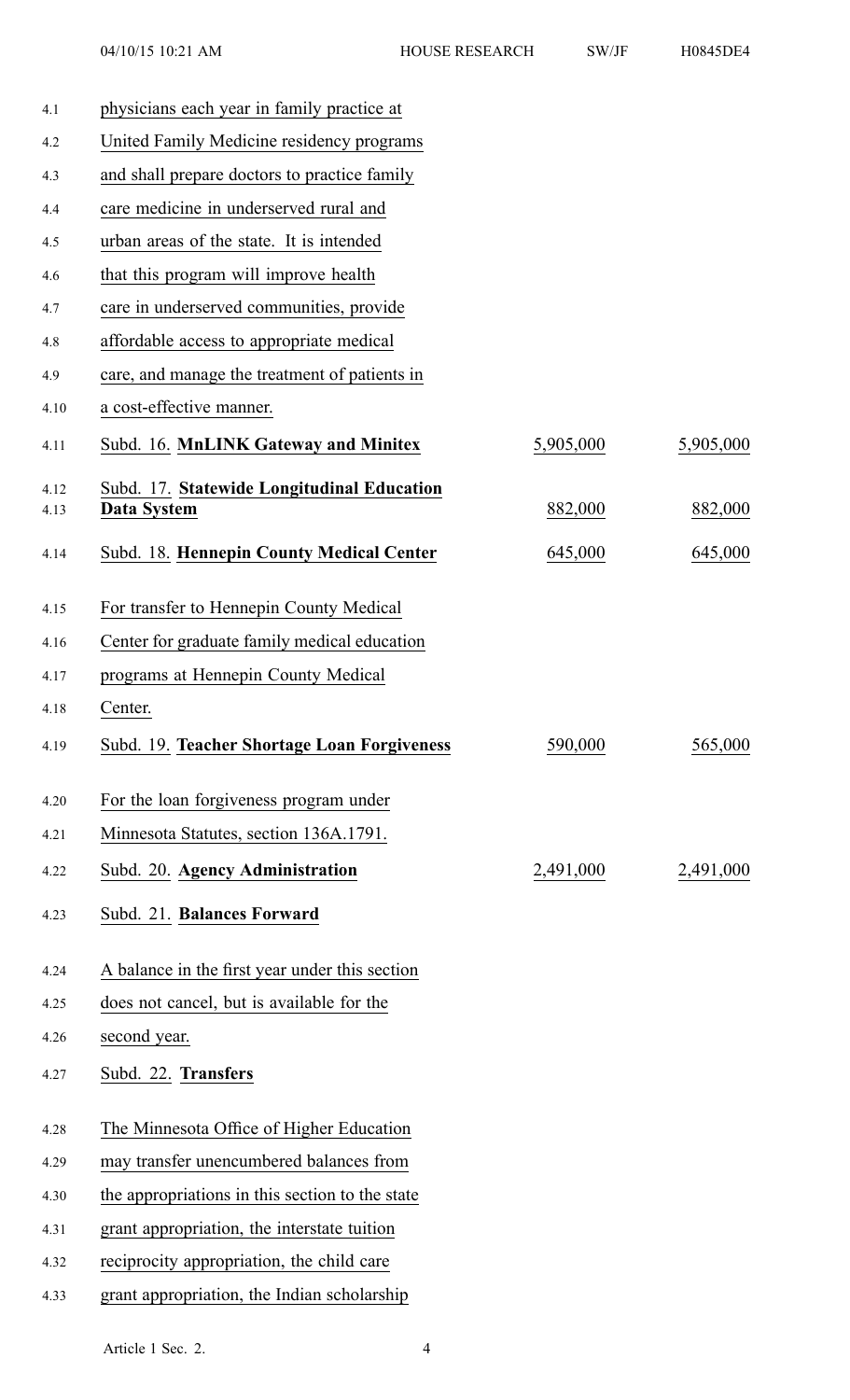5.1 appropriation, the state work-study 5.2 appropriation, the ge<sup>t</sup> ready appropriation, 5.3 and the public safety officers' survivors 5.4 appropriation. Transfers from the child care 5.5 or state work-study appropriations may only 5.6 be made to the extent there is <sup>a</sup> projected 5.7 surplus in the appropriation. A transfer may 5.8 be made only with prior written notice to 5.9 the chairs and ranking minority members 5.10 of the senate and house of representatives 5.11 committees and divisions with jurisdiction 5.12 over higher education finance. 5.13 Sec. 3. **BOARD OF TRUSTEES OF THE** 5.14 **MINNESOTA STATE COLLEGES AND** 5.15 **UNIVERSITIES** 5.16 Subdivision 1. **Total Appropriation \$ 658,458,000 \$ 691,143,000** 5.17 The amounts that may be spen<sup>t</sup> for each 5.18 purpose are specified in the following 5.19 subdivisions. 5.20 Subd. 2. **Central Office and Shared Services** 5.21 **Unit** 33,074,000 33,074,000 5.22 For the Office of the Chancellor and the 5.23 Shared Services Division. 5.24 Subd. 3. **Operations and Maintenance** 621,269,000 653,954,000 5.25 This appropriation includes \$36,000,000 in 5.26 fiscal year 2016 and \$69,000,000 in fiscal 5.27 year 2017 for student tuition relief. The 5.28 Board of Trustees must establish tuition rates 5.29 as follows: 5.30 (1) for the 2015-2016 academic year, 5.31 the tuition rate at universities must not 5.32 increase by more than three percen<sup>t</sup> over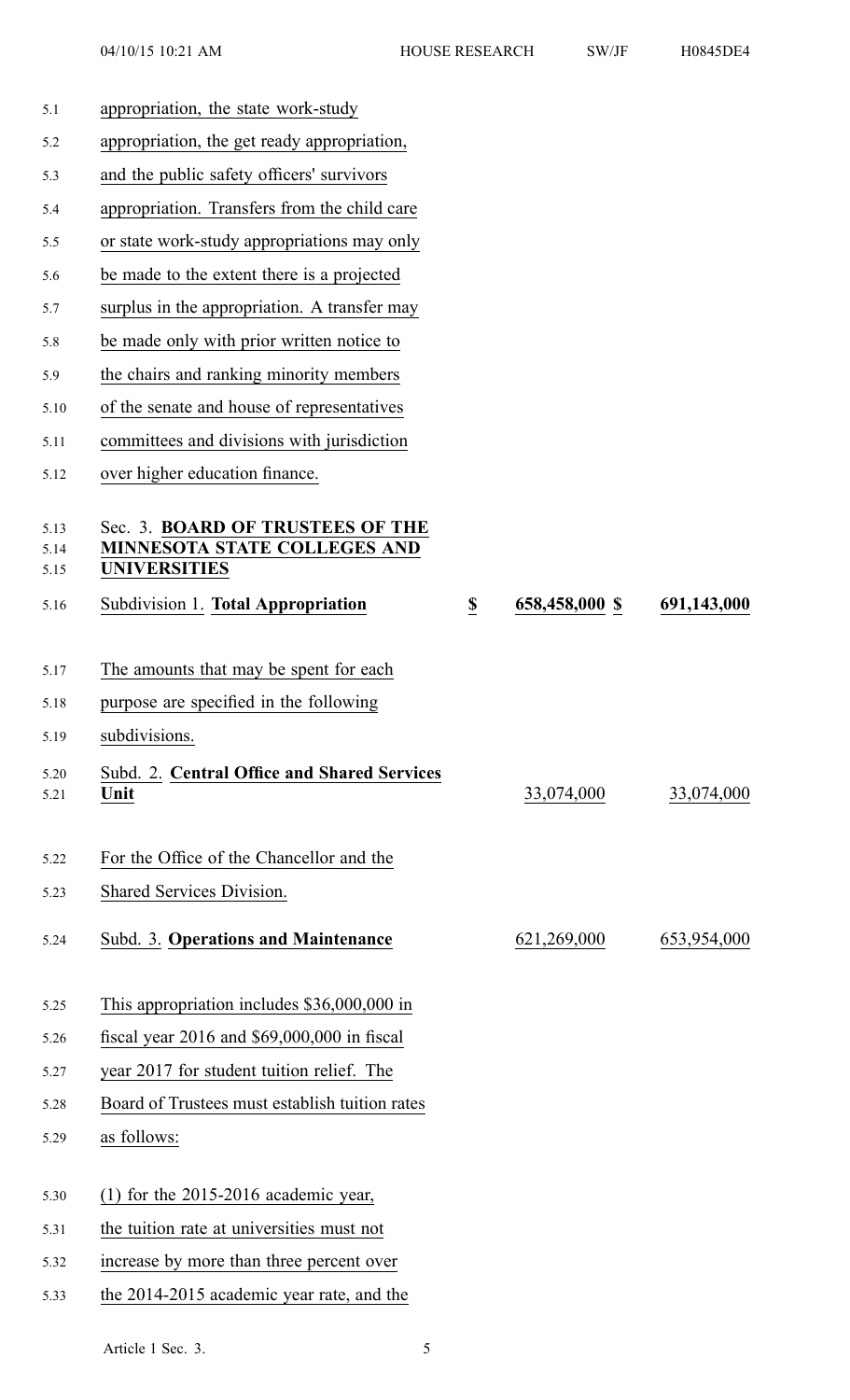|  | H0845DE4 |
|--|----------|
|  |          |

| 6.1  | tuition rate at colleges must not exceed the    |
|------|-------------------------------------------------|
| 6.2  | 2014-2015 academic year rate; and               |
| 6.3  |                                                 |
|      | $(2)$ for the 2016-2017 academic year, the      |
| 6.4  | tuition rate at universities must not exceed    |
| 6.5  | the 2015-2016 academic year rate, and the       |
| 6.6  | tuition rate at colleges must be reduced by at  |
| 6.7  | least one percent compared to the 2015-2016     |
| 6.8  | academic year rate.                             |
| 6.9  | The student tuition relief may not be offset    |
| 6.10 | by increases in mandatory fees, charges, or     |
| 6.11 | other assessments to the student.               |
|      |                                                 |
| 6.12 | This appropriation includes \$100,000 in        |
| 6.13 | fiscal year 2016 to award up to two grants to   |
| 6.14 | system institutions with a teacher preparation  |
| 6.15 | program approved by the Board of Teaching       |
| 6.16 | to provide a school year-long student           |
| 6.17 | teaching pilot program, consistent with         |
| 6.18 | the student teaching program requirements       |
| 6.19 | under Minnesota Statutes, section 122A.09,      |
| 6.20 | subdivision 4, paragraph (d). The Board of      |
| 6.21 | Trustees must report to the K-12 and higher     |
| 6.22 | education committees of the legislature by      |
| 6.23 | March 1, 2017, on the experiences of the        |
| 6.24 | grant recipients and the student teachers       |
| 6.25 | with the school year-long student teaching      |
| 6.26 | program.                                        |
| 6.27 | This appropriation includes \$115,000 in fiscal |
| 6.28 | year 2016 to implement the baccalaureate        |
| 6.29 | degree pathways required under article 2,       |
| 6.30 | section 1.                                      |
| 6.31 | This appropriation includes \$100,000 in        |
| 6.32 | fiscal year 2016 to implement the sexual        |
| 6.33 | assault policies required under Minnesota       |
| 6.34 | Statutes, section 136A.15.                      |

Article 1 Sec. 3. 6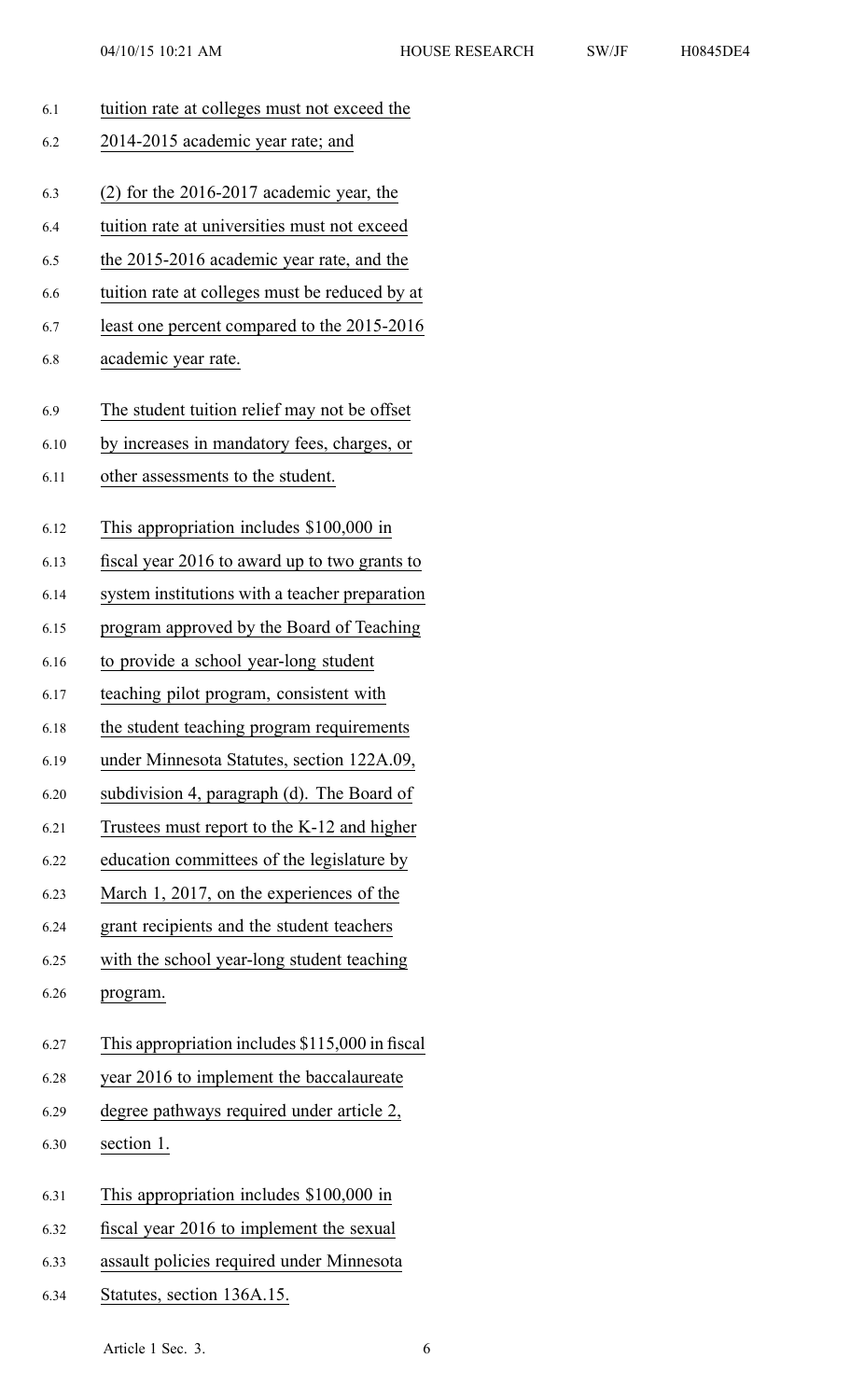| 7.1          | \$18,000 each year is for transfer to the Cook                 |                |             |
|--------------|----------------------------------------------------------------|----------------|-------------|
| 7.2          | County Higher Education Board to provide                       |                |             |
| 7.3          | educational programming and academic                           |                |             |
| 7.4          | support services to remote regions in                          |                |             |
| 7.5          | northeastern Minnesota. This appropriation                     |                |             |
| 7.6          | is in addition to the \$102,000 per fiscal year                |                |             |
| 7.7          | this project currently receives. The project                   |                |             |
| 7.8          | shall continue to provide information to the                   |                |             |
| 7.9          | Board of Trustees on the number of students                    |                |             |
| 7.10         | served, credit hours delivered, and services                   |                |             |
| 7.11         | provided to students. The base appropriation                   |                |             |
| 7.12         | under this paragraph is \$120,000 each year.                   |                |             |
| 7.13         | Subd. 4. Learning Network of Minnesota                         | 4,115,000      | 4,115,000   |
| 7.14<br>7.15 | Sec. 4. BOARD OF REGENTS OF THE<br>UNIVERSITY OF MINNESOTA     |                |             |
| 7.16         | $\underline{\mathbb{S}}$<br>Subdivision 1. Total Appropriation | 601,106,000 \$ | 601,106,000 |
| 7.17         | Appropriations by Fund                                         |                |             |
| 7.18         | 2016<br>2017                                                   |                |             |
| 7.19         | 598,949,000<br>598,949,000<br>General                          |                |             |
| 7.20         | <b>Health Care Access</b><br>2,157,000<br>2,157,000            |                |             |
| 7.21         | The amounts that may be spent for each                         |                |             |
| 7.22         | purpose are specified in the following                         |                |             |
| 7.23         | subdivisions.                                                  |                |             |
| 7.24         | Subd. 2. Operations and Maintenance                            | 533,011,000    | 533,011,000 |
| 7.25         | This appropriation includes funding for                        |                |             |
| 7.26         | operation and maintenance of the system.                       |                |             |
| 7.27         | Subd. 3. Primary Care Education Initiatives                    | 2,157,000      | 2,157,000   |
| 7.28         | This appropriation is from the health care                     |                |             |
| 7.29         | access fund.                                                   |                |             |
| 7.30         | Subd. 4. Special Appropriations                                |                |             |
| 7.31         | (a) Agriculture and Extension Service                          | 42,922,000     | 42,922,000  |
| 7.32         | For the Agricultural Experiment Station and                    |                |             |
| 7.33         | the Minnesota Extension Service:                               |                |             |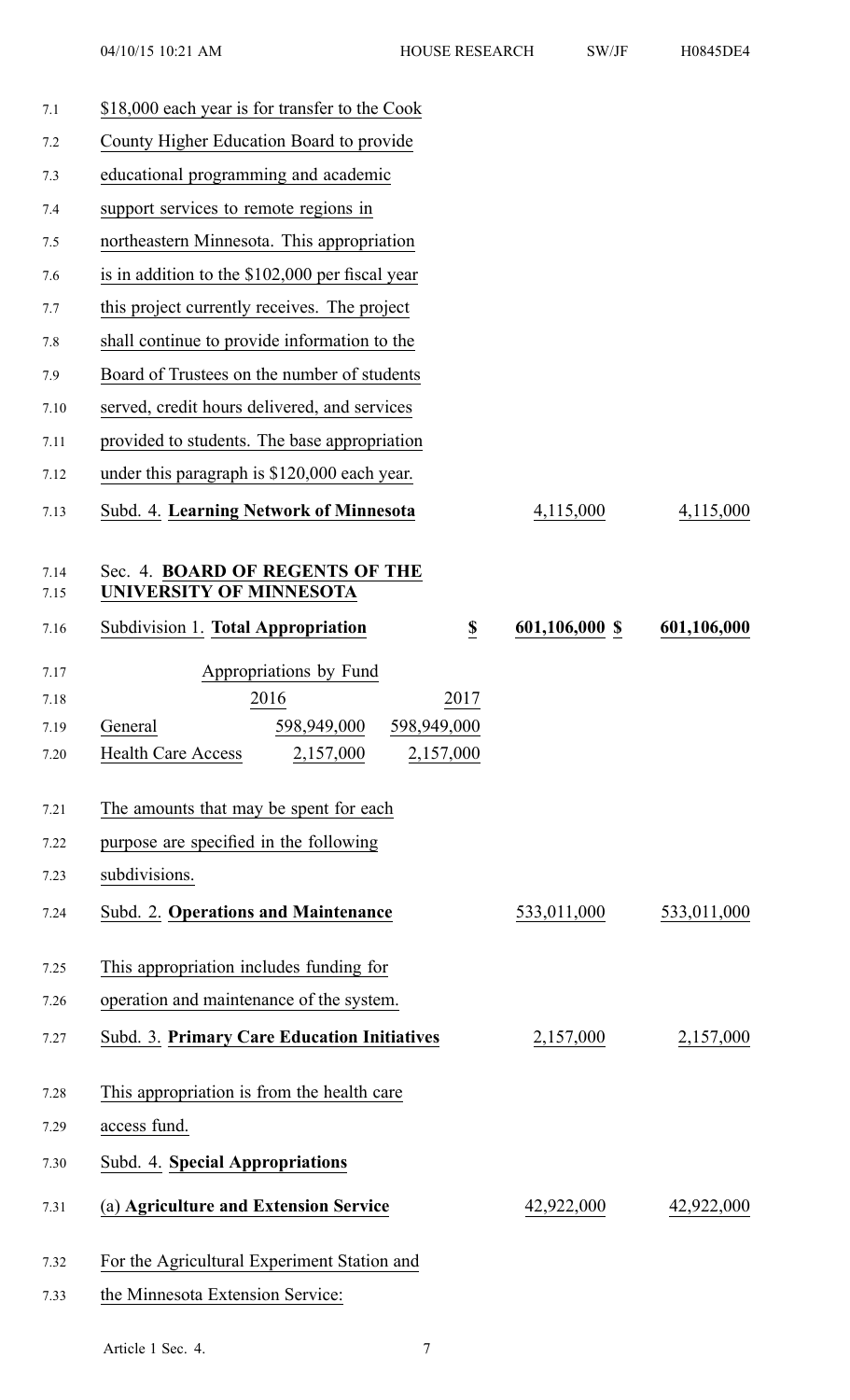| 8.1  | (1) the agricultural experiment stations        |
|------|-------------------------------------------------|
| 8.2  | and Minnesota Extension Service must            |
| 8.3  | convene agricultural advisory groups to         |
| 8.4  | focus research, education, and extension        |
| 8.5  | activities on producer needs and implement      |
| 8.6  | an outreach strategy that more effectively      |
| 8.7  | and rapidly transfers research results and best |
| 8.8  | practices to producers throughout the state;    |
| 8.9  | (2) this appropriation includes funding for     |
| 8.10 | research and outreach on the production of      |
| 8.11 | renewable energy from Minnesota biomass         |
| 8.12 | resources, including agronomic crops, plant     |
| 8.13 | and animal wastes, and native plants or trees.  |
| 8.14 | The following areas should be prioritized and   |
| 8.15 | carried out in consultation with Minnesota      |
| 8.16 | producers, renewable energy, and bioenergy      |
| 8.17 | organizations:                                  |
| 8.18 | (i) biofuel and other energy production from    |
| 8.19 | perennial crops, small grains, row crops,       |
| 8.20 | and forestry products in conjunction with       |
| 8.21 | the Natural Resources Research Institute        |
| 8.22 | (NRRI);                                         |
| 8.23 | (ii) alternative bioenergy crops and cropping   |
| 8.24 | systems; and                                    |
| 8.25 | (iii) biofuel coproducts used for livestock     |
| 8.26 | feed;                                           |
| 8.27 | (3) this appropriation includes funding         |
| 8.28 | for the College of Food, Agricultural, and      |
| 8.29 | Natural Resources Sciences to establish and     |
| 8.30 | provide leadership for organic agronomic,       |
| 8.31 | horticultural, livestock, and food systems      |
| 8.32 | research, education, and outreach and for       |
| 8.33 | the purchase of state-of-the-art laboratory,    |
| 8.34 | planting, tilling, harvesting, and processing   |
| 8.35 | equipment necessary for this project;           |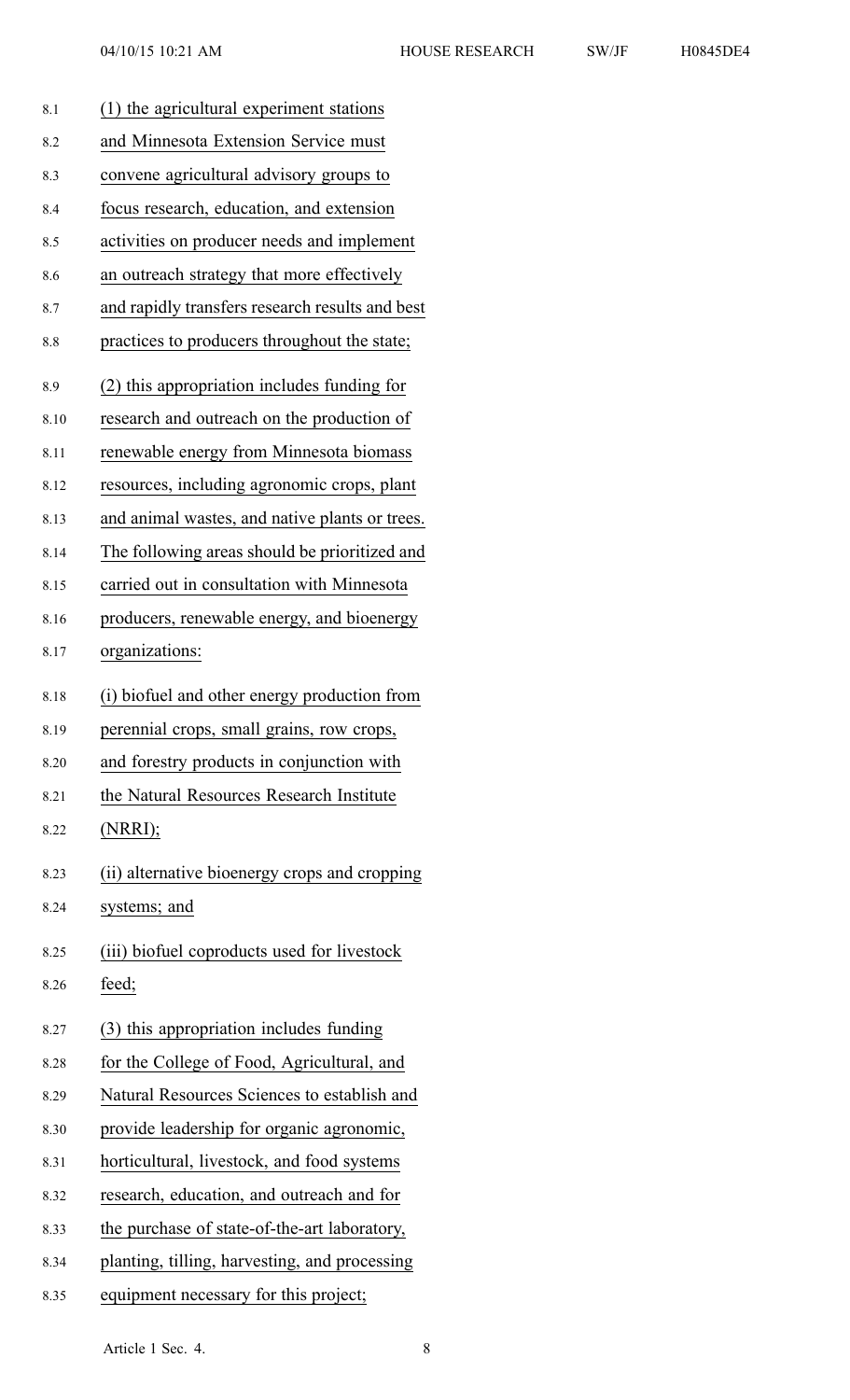9.1 (4) this appropriation includes funding 9.2 for research efforts that demonstrate <sup>a</sup> 9.3 renewed emphasis on the needs of the state's 9.4 agriculture community. The following 9.5 areas should be prioritized and carried 9.6 out in consultation with Minnesota farm 9.7 organizations: 9.8 (i) vegetable crop research with priority for 9.9 extending the Minnesota vegetable growing 9.10 season; 9.11 (ii) fertilizer and soil fertility research and 9.12 development; 9.13 (iii) soil, groundwater, and surface water 9.14 conservation practices and contaminant 9.15 reduction research; 9.16 (iv) discovering and developing plant 9.17 varieties that use nutrients more efficiently; 9.18 (v) breeding and development of turf seed 9.19 and other biomass resources in all three 9.20 Minnesota biomes; 9.21 (vi) development of new disease-resistant 9.22 and pest-resistant varieties of turf and 9.23 agronomic crops; 9.24 (vii) utilizing plant and livestock cells to treat 9.25 and cure human diseases; 9.26 (viii) the development of dairy coproducts; 9.27 (ix) <sup>a</sup> rapid agricultural response fund for 9.28 current or emerging animal, plant, and insect 9.29 problems affecting production or food safety; 9.30 (x) crop pes<sup>t</sup> and animal disease research; 9.31 (xi) developing animal agriculture that is 9.32 capable of sustainably feeding the world;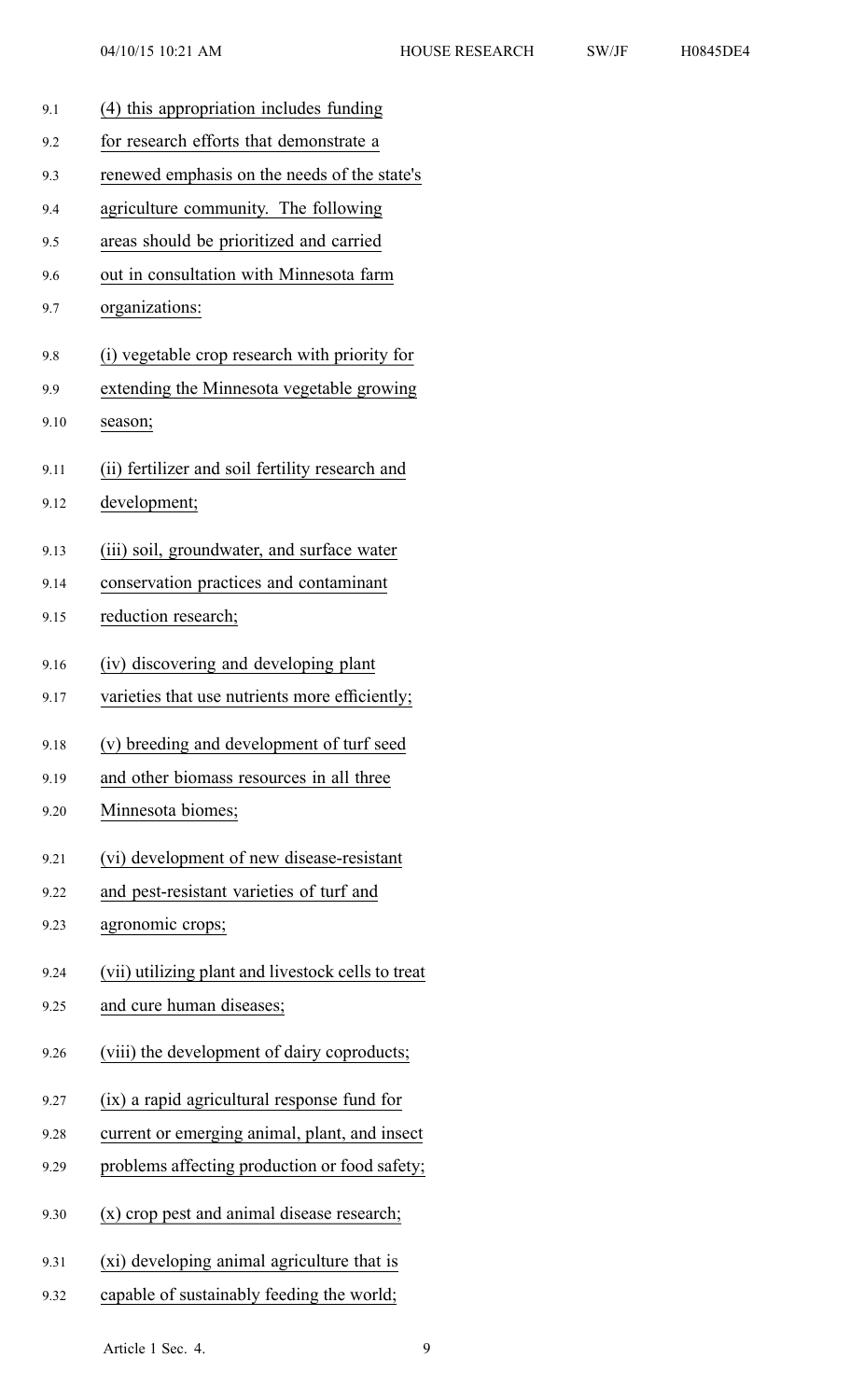| H0845DE4 |  |
|----------|--|
|----------|--|

| 10.1  | (xii) consumer food safety education and      |           |           |
|-------|-----------------------------------------------|-----------|-----------|
| 10.2  | outreach;                                     |           |           |
| 10.3  | (xiii) programs to meet the research and      |           |           |
| 10.4  | outreach needs of organic livestock and crop  |           |           |
| 10.5  | farmers; and                                  |           |           |
| 10.6  | (xiv) alternative bioenergy crops and         |           |           |
| 10.7  | cropping systems; and growing, harvesting,    |           |           |
| 10.8  | and transporting biomass plant material; and  |           |           |
| 10.9  | (5) by February 1, 2017, the Board of Regents |           |           |
| 10.10 | must submit a report to the legislative       |           |           |
| 10.11 | committees and divisions with responsibility  |           |           |
| 10.12 | for agriculture and higher education finance  |           |           |
| 10.13 | on the status and outcomes of research and    |           |           |
| 10.14 | initiatives funded in this section.           |           |           |
| 10.15 | (b) Health Sciences                           | 9,204,000 | 9,204,000 |
| 10.16 | \$346,000 each year is to support up to 12    |           |           |
| 10.17 | resident physicians in the St. Cloud Hospital |           |           |
| 10.18 | family practice residency program. The        |           |           |
| 10.19 | program must prepare doctors to practice      |           |           |
| 10.20 | primary care medicine in rural areas of the   |           |           |
| 10.21 | state. The legislature intends this program   |           |           |
| 10.22 | to improve health care in rural communities,  |           |           |
| 10.23 | provide affordable access to appropriate      |           |           |
| 10.24 | medical care, and manage the treatment of     |           |           |
| 10.25 | patients in a more cost-effective manner.     |           |           |
| 10.26 | The remainder of this appropriation is for    |           |           |
| 10.27 | the rural physicians associates program, the  |           |           |
| 10.28 | Veterinary Diagnostic Laboratory, health      |           |           |
| 10.29 | sciences research, dental care, and the       |           |           |
| 10.30 | Biomedical Engineering Center.                |           |           |
| 10.31 | (c) Institute of Technology                   | 1,140,000 | 1,140,000 |
| 10.32 | For the geological survey and the talented    |           |           |
| 10.33 | youth mathematics program.                    |           |           |
| 10.34 | (d) System Special                            | 5,181,000 | 5,181,000 |
|       |                                               |           |           |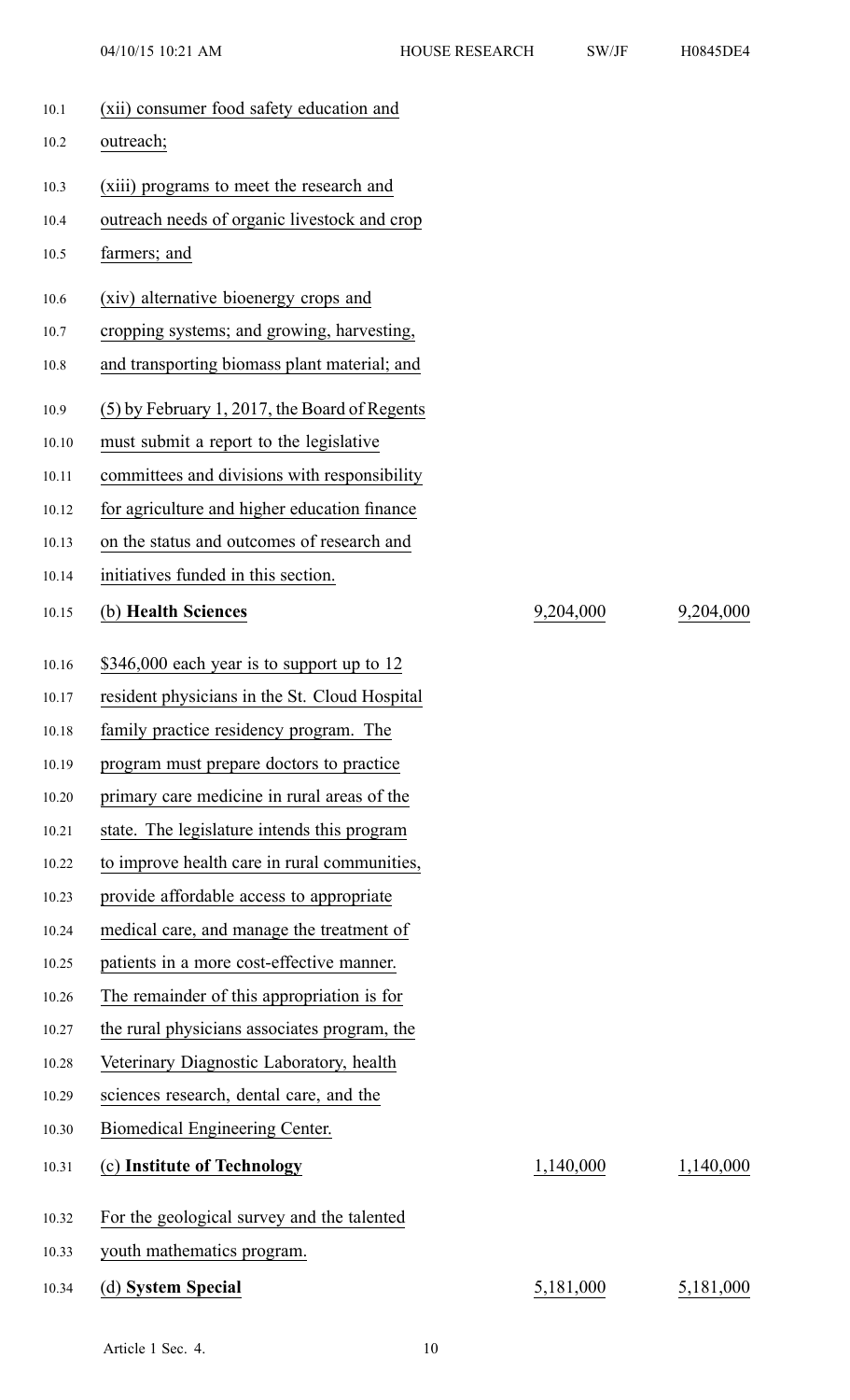| For general research, the Labor Education                             |                              |              |           |
|-----------------------------------------------------------------------|------------------------------|--------------|-----------|
| Service, Natural Resources Research                                   |                              |              |           |
| Institute, Center for Urban and Regional                              |                              |              |           |
| Affairs, Bell Museum of Natural History, and                          |                              |              |           |
| the Humphrey exhibit.                                                 |                              |              |           |
| (e) University of Minnesota and Mayo<br><b>Foundation Partnership</b> |                              | 7,491,000    | 7,491,000 |
| For the direct and indirect expenses of the                           |                              |              |           |
| collaborative research partnership between                            |                              |              |           |
| the University of Minnesota and the Mayo                              |                              |              |           |
| Foundation for research in biotechnology                              |                              |              |           |
| and medical genomics. This appropriation is                           |                              |              |           |
| available until expended. An annual report                            |                              |              |           |
| on the expenditure of these funds must be                             |                              |              |           |
| submitted to the governor and the chairs of                           |                              |              |           |
| the legislative committee responsible for                             |                              |              |           |
| higher education finance by June 30 of each                           |                              |              |           |
| fiscal year.                                                          |                              |              |           |
| Subd. 5. Academic Health Center                                       |                              |              |           |
| The appropriation for Academic Health                                 |                              |              |           |
| Center funding under Minnesota Statutes,                              |                              |              |           |
| section 297F.10, is estimated to be                                   |                              |              |           |
|                                                                       |                              |              |           |
|                                                                       |                              |              |           |
| Sec. 5. MAYO CLINIC                                                   |                              |              |           |
| Subdivision 1. Total Appropriation                                    | $\underline{\underline{\$}}$ | 1,351,000 \$ | 1,351,000 |
| The amounts that may be spent are specified                           |                              |              |           |
| in the following subdivisions.                                        |                              |              |           |
| Subd. 2. Medical School                                               |                              | 665,000      | 665,000   |
| The state must pay a capitation each year for                         |                              |              |           |
| each student who is a resident of Minnesota.                          |                              |              |           |
| The appropriation may be transferred                                  |                              |              |           |
| between each year of the biennium to                                  |                              |              |           |
|                                                                       | \$22,250,000 each year.      |              |           |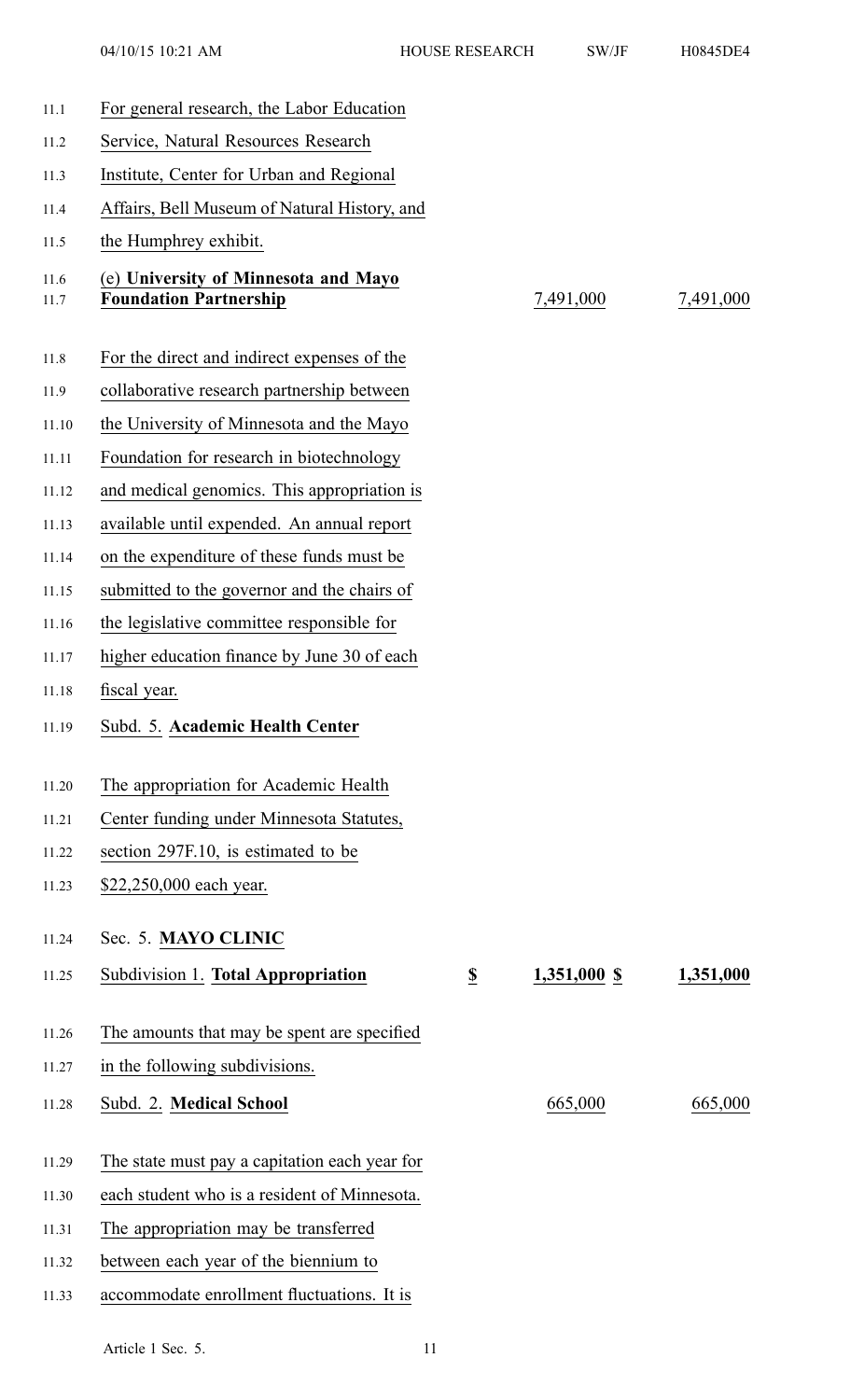|              | $04/10/15$ 10:21 AM                                               | <b>HOUSE RESEARCH</b> | SW/JF   | H0845DE4 |
|--------------|-------------------------------------------------------------------|-----------------------|---------|----------|
| 12.1         | intended that during the biennium the Mayo                        |                       |         |          |
| 12.2         | Clinic use the capitation money to increase                       |                       |         |          |
| 12.3         | the number of doctors practicing in rural                         |                       |         |          |
| 12.4         | areas in need of doctors.                                         |                       |         |          |
| 12.5<br>12.6 | Subd. 3. Family Practice and Graduate<br><b>Residency Program</b> |                       | 686,000 | 686,000  |

12.7 The state must pay stipend suppor<sup>t</sup> for up to

12.8 27 residents each year.

## 12.9 **ARTICLE 2**

## 12.10 **HIGHER EDUCATION POLICIES**

12.11 Section 1. Minnesota Statutes 2014, section 122A.09, subdivision 4, is amended to read: 12.12 Subd. 4. **License and rules.** (a) The board must adopt rules to license public school 12.13 teachers and interns subject to chapter 14.

12.14 (b) The board must adopt rules requiring <sup>a</sup> person to pass <sup>a</sup> skills examination in 12.15 reading, writing, and mathematics or attain either <sup>a</sup> composite score composed of the 12.16 average of the scores in English and writing, reading, and mathematics on the ACT 12.17 Plus Writing recommended by the board, or an equivalent composite score composed 12.18 of the average of the scores in critical reading, mathematics, and writing on the SAT 12.19 recommended by the board, as <sup>a</sup> requirement for initial teacher licensure, excep<sup>t</sup> that the 12.20 board may issue up to two temporary, one-year teaching licenses to an otherwise qualified 12.21 candidate who has not ye<sup>t</sup> passed the skills exam or attained the requisite composite score 12.22 on the ACT Plus Writing or SAT. Such rules must require college and universities offering 12.23 <sup>a</sup> board-approved teacher preparation program to provide remedial assistance to persons 12.24 who did not achieve <sup>a</sup> qualifying score on the skills examination or attain the requisite 12.25 composite score on the ACT Plus Writing or SAT, including those for whom English is 12.26 <sup>a</sup> second language. The requirement to pass <sup>a</sup> reading, writing, and mathematics skills 12.27 examination or attain the requisite composite score on the ACT Plus Writing or SAT does 12.28 not apply to nonnative English speakers, as verified by qualified Minnesota school district 12.29 personnel or Minnesota higher education faculty, who, after meeting the content and 12.30 pedagogy requirements under this subdivision, apply for a teaching license to provide direct 12.31 instruction in their native language or world language instruction under section 120B.022, 12.32 subdivision 1. A teacher candidate's official ACT Plus Writing or SAT composite score 12.33 repor<sup>t</sup> to the board must not be more than ten years old at the time of licensure.

12.34 (c) The board must adopt rules to approve teacher preparation programs. The board, 12.35 upon the reques<sup>t</sup> of <sup>a</sup> postsecondary student preparing for teacher licensure or <sup>a</sup> licensed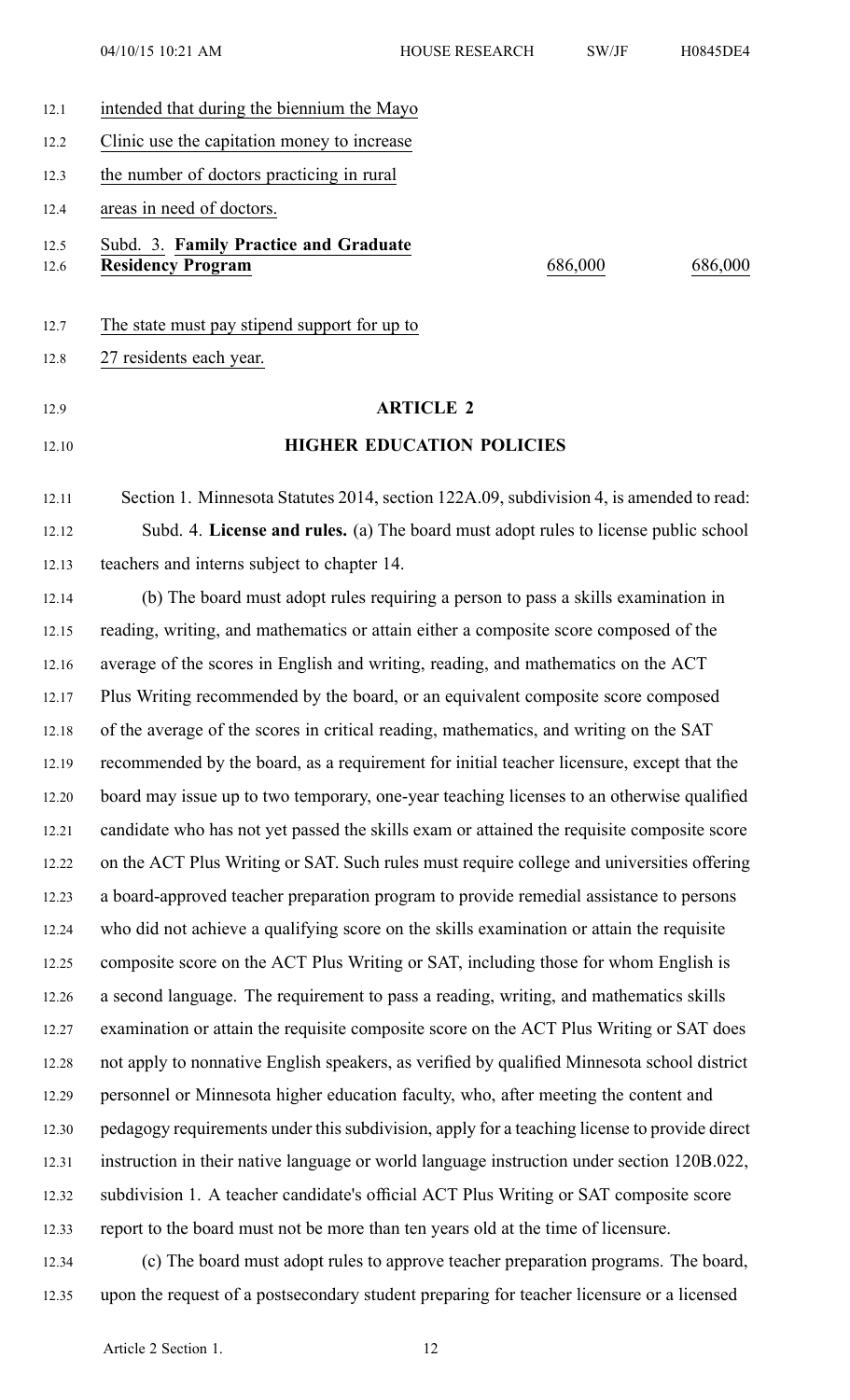13.1 graduate of <sup>a</sup> teacher preparation program, shall assist in resolving <sup>a</sup> dispute between the 13.2 person and <sup>a</sup> postsecondary institution providing <sup>a</sup> teacher preparation program when the 13.3 dispute involves an institution's recommendation for licensure affecting the person or the 13.4 person's credentials. At the board's discretion, assistance may include the application 13.5 of chapter 14.

13.6 (d) The board must provide the leadership and adopt rules for the redesign of teacher 13.7 education programs to implement <sup>a</sup> research based, results-oriented curriculum that 13.8 focuses on the skills teachers need in order to be effective. Among other components, 13.9 teacher preparation programs must use the MnSCU program model to provide <sup>a</sup> school 13.10 year-long student teaching program that combines clinical opportunities with academic 13.11 course work and in-depth student teaching experiences to offer students ongoing 13.12 mentorship, coaching and assessment, help to prepare <sup>a</sup> professional development 13.13 plan, and structured learning experiences. The board shall implement new systems 13.14 of teacher preparation program evaluation to assure program effectiveness based on 13.15 proficiency of graduates in demonstrating attainment of program outcomes. Teacher 13.16 preparation programs including alternative teacher preparation programs under section 13.17 122A.245, among other programs, must include <sup>a</sup> content-specific, board-approved, 13.18 performance-based assessment that measures teacher candidates in three areas: planning 13.19 for instruction and assessment; engaging students and supporting learning; and assessing 13.20 student learning. The board's redesign rules must include creating flexible, specialized 13.21 teaching licenses, credentials, and other endorsement forms to increase students' 13.22 participation in language immersion programs, world language instruction, career 13.23 development opportunities, work-based learning, early college courses and careers, career 13.24 and technical programs, Montessori schools, and project and place-based learning, among 13.25 other career and college ready learning offerings.

13.26 (e) The board must adopt rules requiring candidates for initial licenses to pass an 13.27 examination of general pedagogical knowledge and examinations of licensure-specific 13.28 teaching skills. The rules shall be effective by September 1, 2001. The rules under this 13.29 paragraph also must require candidates for initial licenses to teach prekindergarten or 13.30 elementary students to pass, as par<sup>t</sup> of the examination of licensure-specific teaching 13.31 skills, test items assessing the candidates' knowledge, skill, and ability in comprehensive, 13.32 scientifically based reading instruction under section 122A.06, subdivision 4, and their 13.33 knowledge and understanding of the foundations of reading development, the development 13.34 of reading comprehension, and reading assessment and instruction, and their ability to 13.35 integrate that knowledge and understanding.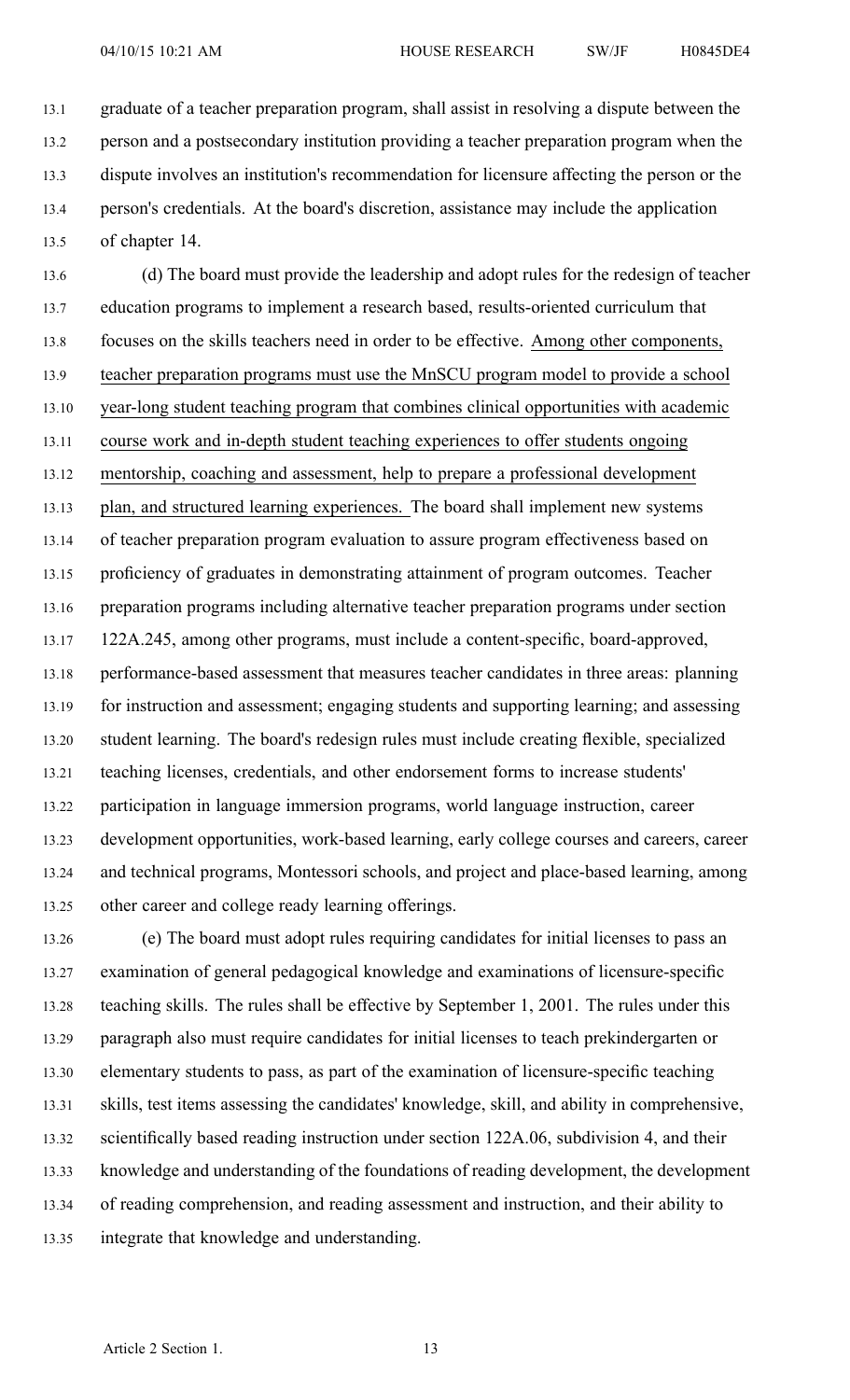14.1 (f) The board must adopt rules requiring teacher educators to work directly with 14.2 elementary or secondary school teachers in elementary or secondary schools to obtain 14.3 periodic exposure to the elementary or secondary teaching environment.

14.4 (g) The board must gran<sup>t</sup> licenses to interns and to candidates for initial licenses 14.5 based on appropriate professional competencies that are aligned with the board's licensing 14.6 system and students' diverse learning needs. All teacher candidates must have preparation 14.7 in English language development and content instruction for English learners in order to be 14.8 able to effectively instruct the English learners in their classrooms. The board must include 14.9 these licenses in <sup>a</sup> statewide differentiated licensing system that creates new leadership 14.10 roles for successful experienced teachers premised on <sup>a</sup> collaborative professional culture 14.11 dedicated to meeting students' diverse learning needs in the 21st century, recognizes the 14.12 importance of cultural and linguistic competencies, including the ability to teach and 14.13 communicate in culturally competent and aware ways, and formalizes mentoring and 14.14 induction for newly licensed teachers provided through <sup>a</sup> teacher suppor<sup>t</sup> framework.

14.15 (h) The board must design and implement an assessment system which requires <sup>a</sup> 14.16 candidate for an initial license and first continuing license to demonstrate the abilities 14.17 necessary to perform selected, representative teaching tasks at appropriate levels.

14.18 (i) The board must receive recommendations from local committees as established 14.19 by the board for the renewal of teaching licenses. The board must require licensed teachers 14.20 who are renewing <sup>a</sup> continuing license to include in the renewal requirements further 14.21 preparation in English language development and specially designed content instruction 14.22 in English for English learners.

14.23 (j) The board must gran<sup>t</sup> life licenses to those who qualify according to requirements 14.24 established by the board, and suspend or revoke licenses pursuan<sup>t</sup> to sections 122A.20 and 14.25 214.10. The board must not establish any expiration date for application for life licenses.

14.26 (k) The board must adopt rules that require all licensed teachers who are renewing 14.27 their continuing license to include in their renewal requirements further preparation in 14.28 the areas of using positive behavior interventions and in accommodating, modifying, and 14.29 adapting curricula, materials, and strategies to appropriately meet the needs of individual 14.30 students and ensure adequate progress toward the state's graduation rule.

14.31 (l) In adopting rules to license public school teachers who provide health-related 14.32 services for disabled children, the board shall adopt rules consistent with license or 14.33 registration requirements of the commissioner of health and the health-related boards who 14.34 license personnel who perform similar services outside of the school.

14.35 (m) The board must adopt rules that require all licensed teachers who are renewing 14.36 their continuing license to include in their renewal requirements further reading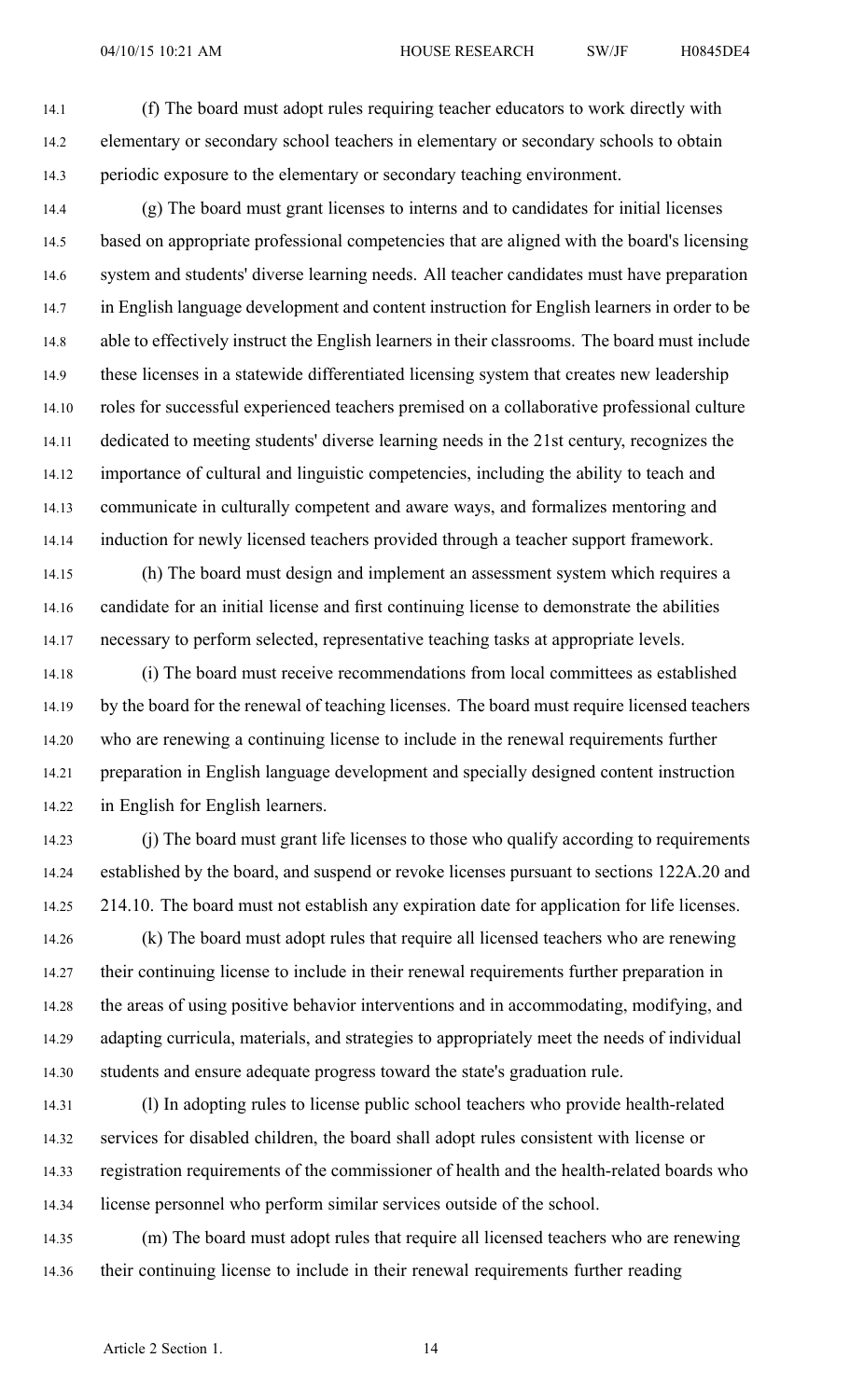15.1 preparation, consistent with section 122A.06, subdivision 4. The rules do not take effect 15.2 until they are approved by law. Teachers who do not provide direct instruction including, at 15.3 least, counselors, school psychologists, school nurses, school social workers, audiovisual 15.4 directors and coordinators, and recreation personnel are exemp<sup>t</sup> from this section. 15.5 (n) The board must adopt rules that require all licensed teachers who are renewing 15.6 their continuing license to include in their renewal requirements further preparation, 15.7 first, in understanding the key warning signs of early-onset mental illness in children 15.8 and adolescents and then, during subsequent licensure renewal periods, preparation may 15.9 include providing <sup>a</sup> more in-depth understanding of students' mental illness trauma, 15.10 accommodations for students' mental illness, parents' role in addressing students' mental 15.11 illness, Fetal Alcohol Spectrum Disorders, autism, the requirements of section 125A.0942 15.12 governing restrictive procedures, and de-escalation methods, among other similar topics. 15.13 **EFFECTIVE DATE.** This section is effective for the 2016-2017 school year and 15.14 later. 15.15 Sec. 2. **[136A.1791] TEACHER SHORTAGE LOAN FORGIVENESS** 15.16 **PROGRAM.** 15.17 Subdivision 1. **Definitions.** (a) The terms used in this section have the meanings 15.18 given them in this subdivision. 15.19 (b) "Qualified educational loan" means <sup>a</sup> government, commercial, or foundation 15.20 loan for actual costs paid for tuition, reasonable education expenses, and reasonable living 15.21 expenses related to the education of <sup>a</sup> teacher. 15.22 (c) "School district" means an independent school district, special school district, 15.23 intermediate district, education district, special education cooperative, service cooperative, 15.24 <sup>a</sup> cooperative center for vocational education, or <sup>a</sup> charter school located in this state. 15.25 (d) "Teacher" means an individual holding <sup>a</sup> teaching license issued under chapter 15.26 122A, who is employed by <sup>a</sup> school district in <sup>a</sup> nonadministrative teaching position in 15.27 <sup>a</sup> teacher shortage area. 15.28 (e) "Teacher shortage area" means academic teaching disciplines or subject matter 15.29 designated by the commissioner of education as areas in which <sup>a</sup> shortage of teachers 15.30 exists in the state. 15.31 Subd. 2. **Program established; administration.** The commissioner shall establish 15.32 and administer <sup>a</sup> teacher shortage loan forgiveness program. A teacher is eligible for 15.33 the program if the teacher is teaching in <sup>a</sup> teacher shortage area and complies with 15.34 requirements of subdivision 4.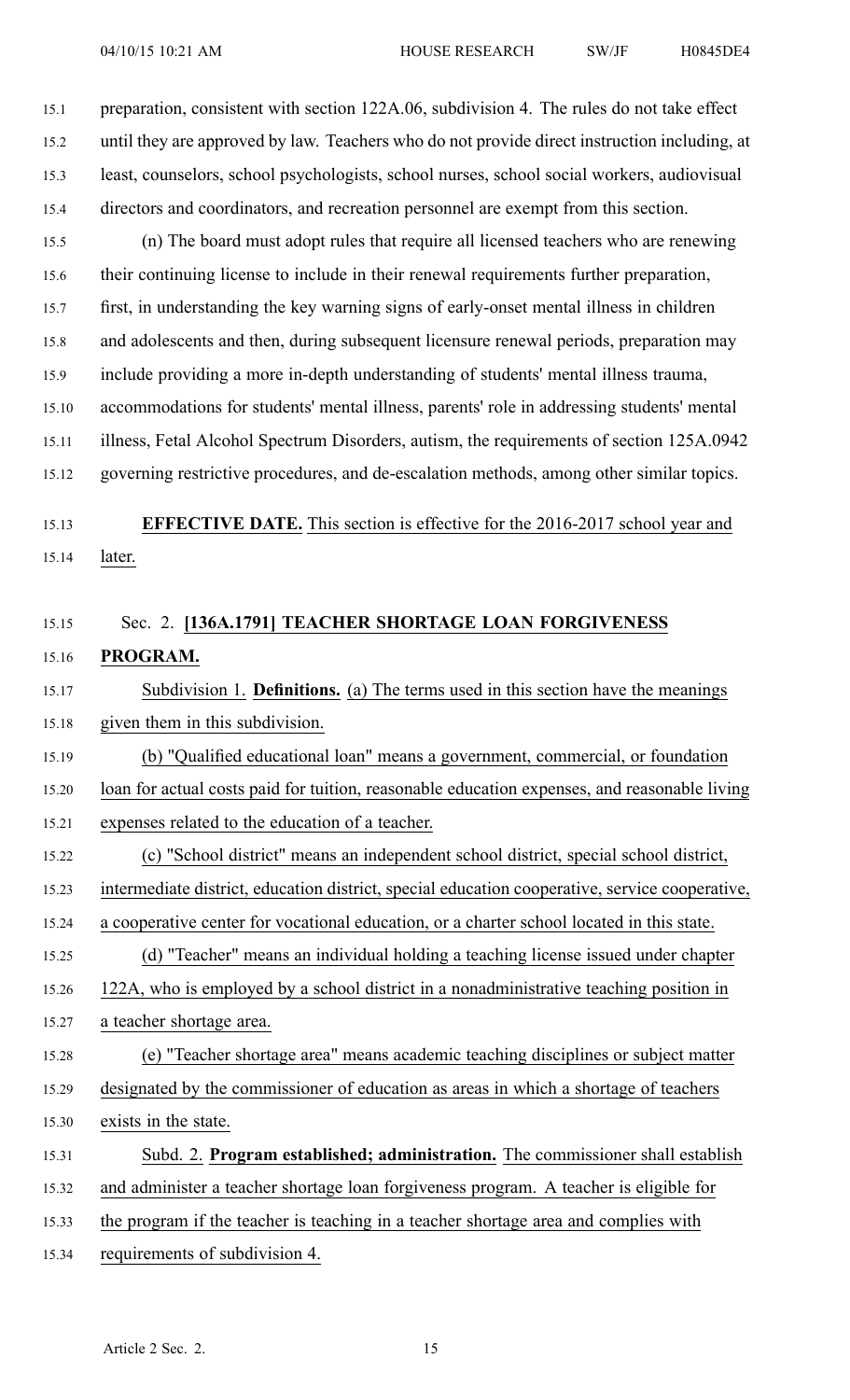| 16.1  | Subd. 3. Annual designation of teacher shortage areas. The commissioner of                  |
|-------|---------------------------------------------------------------------------------------------|
| 16.2  | education shall annually designate the teaching disciplines and subject matter areas        |
| 16.3  | experiencing teacher shortages. The commissioner of education shall periodically conduct    |
| 16.4  | a survey of school districts and approved teacher preparation programs to determine         |
| 16.5  | current teacher shortage areas.                                                             |
| 16.6  | Subd. 4. Application for loan forgiveness. Each applicant for loan forgiveness              |
| 16.7  | shall, in accordance with the rules of the commissioner, do the following:                  |
| 16.8  | (1) Complete and file an application for teacher shortage loan forgiveness. The             |
| 16.9  | individual shall be responsible for the prompt submission of any information required by    |
| 16.10 | the commissioner.                                                                           |
| 16.11 | (2) File a new application and submit information as required by the commissioner           |
| 16.12 | annually on the basis of which the applicant's eligibility for the renewed loan forgiveness |
| 16.13 | will be evaluated and determined.                                                           |
| 16.14 | (3) Complete and return on a form approved by the commissioner an affidavit                 |
| 16.15 | verifying that the applicant is teaching in a teacher shortage area.                        |
| 16.16 | Subd. 5. Amount of loan forgiveness. Within the limits of available funding, the            |
| 16.17 | annual amount of teacher shortage loan forgiveness for an approved applicant shall not      |
| 16.18 | exceed \$1,000 or the cumulative balance of the applicant's qualified educational loans,    |
| 16.19 | including principal and interest, whichever amount is less. Applicants are responsible for  |
| 16.20 | securing their own qualified educational loans. A teacher shall be eligible for the loan    |
| 16.21 | forgiveness program for not more than five consecutive years following graduation from      |
| 16.22 | an approved teacher preparation program.                                                    |
| 16.23 | Subd. 6. Penalties. An individual who submits an application or other information           |
| 16.24 | to the commissioner under this section which contains false or misleading information       |
| 16.25 | may have the individual's teaching license suspended or revoked pursuant to section         |
| 16.26 | 122A.20 and may be subject to discipline by the individual's employing school district.     |
| 16.27 | Subd. 7. Fund established. A teacher shortage loan forgiveness repayment fund               |
| 16.28 | is created for deposit of money appropriated to or received by the commissioner for use     |
| 16.29 | under the program. Money deposited in the fund shall not revert to any fund of the state at |
| 16.30 | the end of any fiscal year but shall remain in the loan forgiveness repayment fund and be   |
| 16.31 | continuously available for loan forgiveness under the program.                              |
| 16.32 | Subd. 8. Annual reporting. The commissioner shall, annually by February 1, report           |
| 16.33 | to the chairs of the higher education committees of the legislature regarding the number of |
| 16.34 | individuals who received loan forgiveness pursuant to this section, which teacher shortage  |
| 16.35 | areas the teachers taught in, the amount paid to each program participant, and other        |
| 16.36 | information identified by the commissioner as indicators of outcomes from the program.      |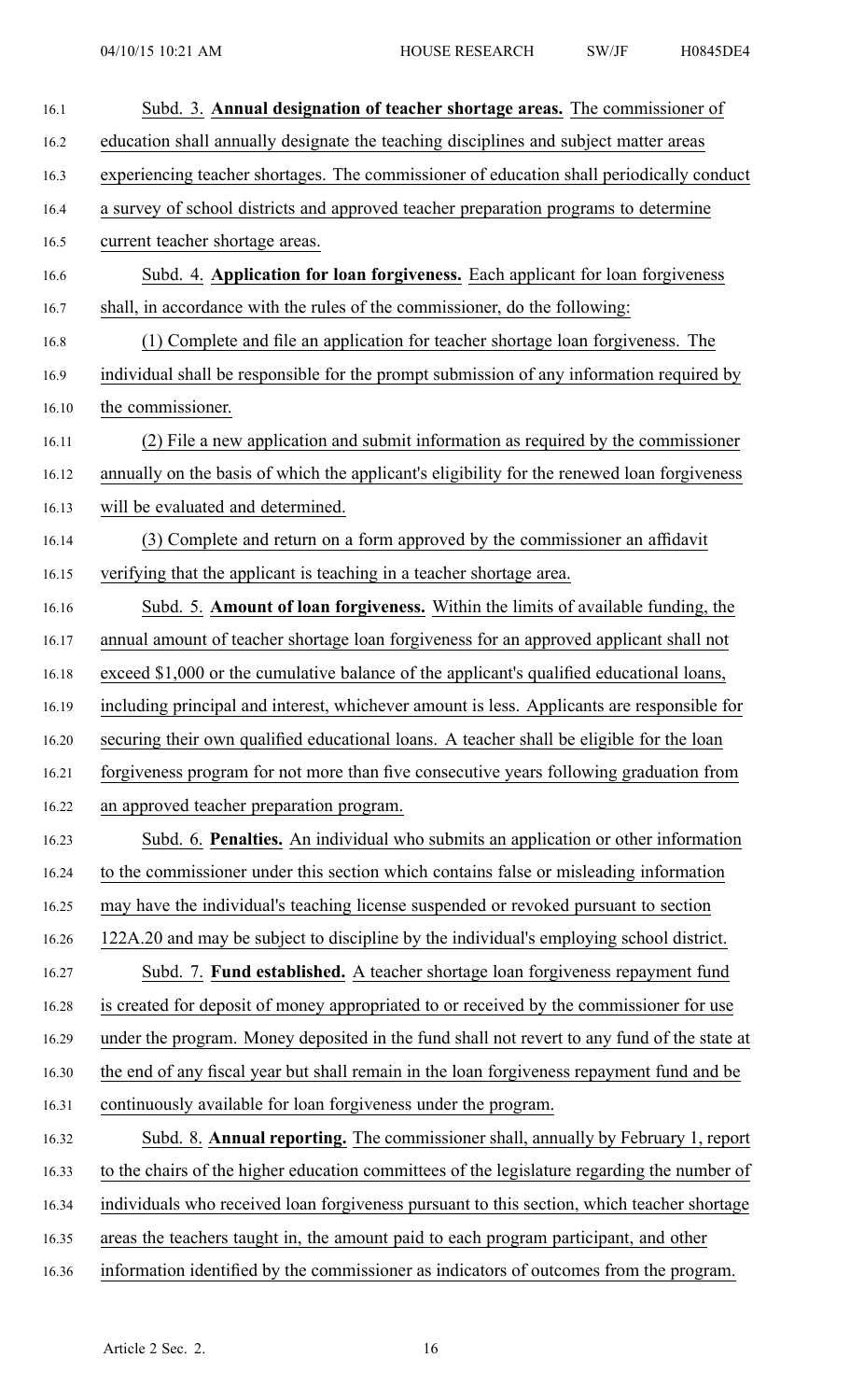| 17.1           | Subd. 9. Rulemaking. The commissioner shall adopt rules pursuant to chapter 14 to               |
|----------------|-------------------------------------------------------------------------------------------------|
| 17.2           | administer this section.                                                                        |
|                |                                                                                                 |
| 17.3           | Sec. 3. [136F.302] REGULATING THE ASSIGNMENT OF STUDENTS TO                                     |
| 17.4           | REMEDIAL COURSES.                                                                               |
| 17.5           | Subdivision 1. ACT college ready score. A state college or university may not                   |
| 17.6           | require an individual to take a remedial, noncredit course in a subject area if the individual  |
| 17.7           | has received a college ready ACT score in that subject area.                                    |
| 17.8           | Subd. 2. Testing process for determining if remediating is necessary. A college                 |
| 17.9           | or university testing process used to determine whether an individual is placed in a            |
| 17.10          | remedial, noncredit course must comply with this subdivision. Prior to taking a test an         |
| 17.11          | individual must be given reasonable time and opportunity to review materials provided by        |
| 17.12          | the college or university covering the material to be tested which must include a sample        |
| 17.13          | test. An individual who is required to take a remedial, noncredit course as a result of a       |
| 17.14          | test given by a college or university must be given an opportunity to retake the test at the    |
| 17.15          | earliest time determined by the individual when testing is otherwise offered. The college       |
| 17.16          | or university must provide an individual with study materials for the purpose of retaking       |
| 17.17          | and passing the test.                                                                           |
|                |                                                                                                 |
|                |                                                                                                 |
| 17.18          | Sec. 4. BACCALAUREATE DEGREE PATHWAYS.                                                          |
| 17.19          | Subdivision 1. Regulate MnSCU baccalaureate transfers. The Board of Trustees                    |
| 17.20          | of the Minnesota State Colleges and Universities shall implement new transfer pathways          |
| 17.21          | for associate of arts degrees, associate of science degrees, and associate of fine arts degrees |
| 17.22          | toward baccalaureate degree programs. The implementation must, to the greatest extent           |
| 17.23          | possible, be done in accordance with the implementation plan, including its timeline,           |
| 17.24          | developed pursuant to Laws 2014, chapter 312, article 1, section 12.                            |
|                |                                                                                                 |
| 17.25          | Subd. 2. New or enhanced bachelor of applied science degrees. The board, in                     |
| 17.26          | consultation with system constituency groups, is encouraged to create a plan to enhance or      |
| 17.27<br>17.28 | develop new bachelor of applied science degree programs in areas of high employment             |
| 17.29          | need in the state to facilitate transfer pathways for students with associate of applied        |
|                | science degrees.                                                                                |
| 17.30          | Subd. 3. Report. By March 15, 2016, the board must report to the chairs and                     |
| 17.31          | ranking minority members of the committees with jurisdiction over higher education on           |
| 17.32          | the status of implementation of transfer pathways under subdivision 1 and any deviations        |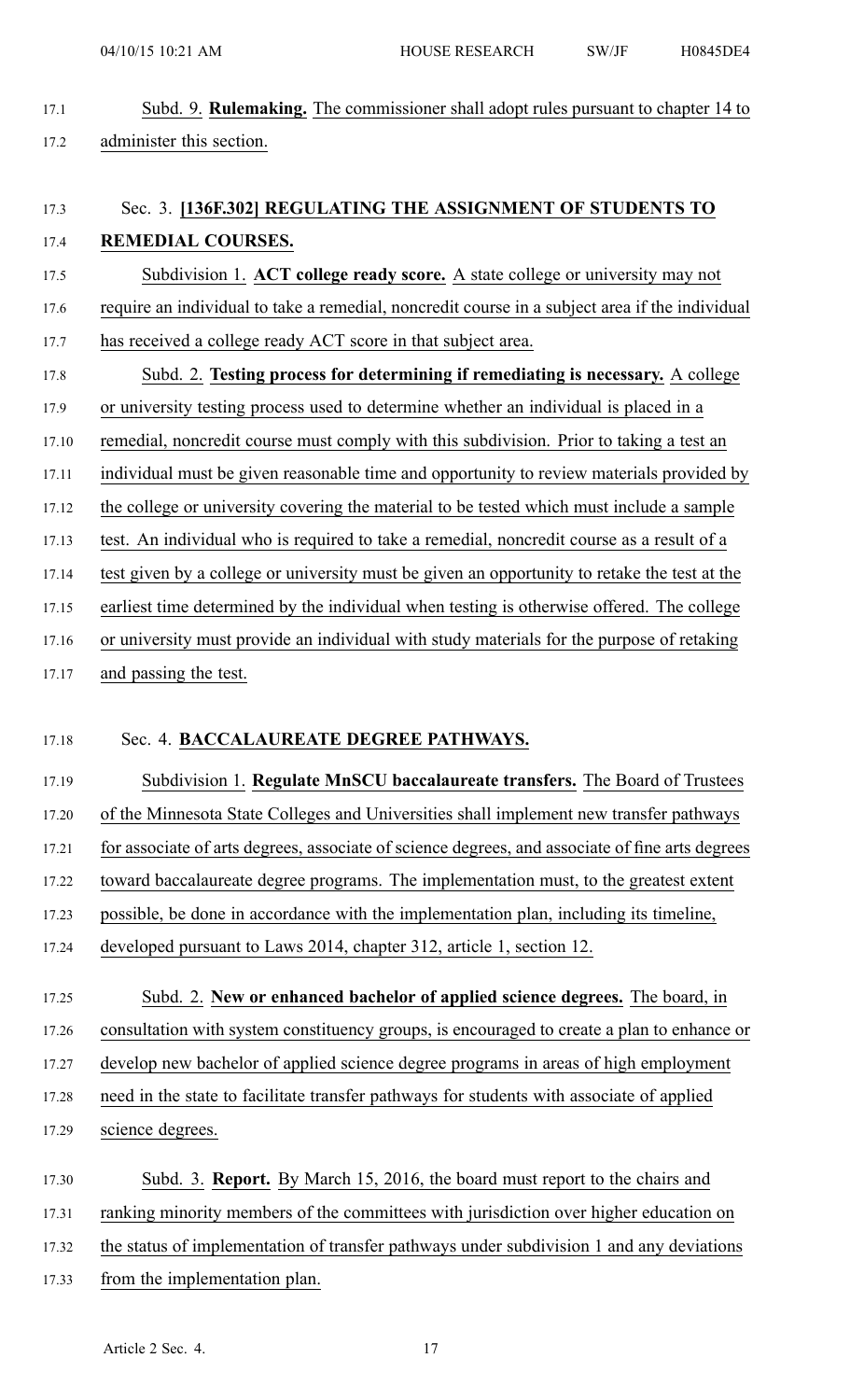| 18.1  | Sec. 5. COLLEGE COMPLETION; MNSCU.                                                          |
|-------|---------------------------------------------------------------------------------------------|
| 18.2  | (a) The Board of Trustees of the Minnesota State Colleges and Universities shall            |
| 18.3  | develop a comprehensive plan to encourage students to complete degrees, diplomas, or        |
| 18.4  | certificates in their fields of study. The board must consult with students, faculty, and   |
| 18.5  | administrators of the state colleges and universities and the Office of Higher Education to |
| 18.6  | create a plan that would increase program completion at each state college or university.   |
| 18.7  | Components of this plan may include, but are not limited to:                                |
| 18.8  | (1) replacing developmental or remedial courses, when appropriate, with corequisite         |
| 18.9  | courses in which students with academic deficiencies are placed into introductory           |
| 18.10 | credit-bearing coursework while receiving supplemental academic instruction on the          |
| 18.11 | same subject and during the same term;                                                      |
| 18.12 | (2) expanding intrusive advising, including the use of early alert systems or requiring     |
| 18.13 | the approval of an advisor or counselor to register for certain classes;                    |
| 18.14 | (3) developing meta-majors in broad academic disciplines as an alternative to               |
| 18.15 | undecided majors;                                                                           |
| 18.16 | (4) making available alternative mathematics curriculum, including curriculum most          |
| 18.17 | relevant to the student's chosen area of study;                                             |
| 18.18 | (5) implementing "opt-out scheduling" by automatically enrolling students in a              |
| 18.19 | schedule of courses chosen by the student's department but allowing students to disenroll   |
| 18.20 | from such courses if they wish;                                                             |
| 18.21 | (6) facilitating the transfer of credits between state colleges and universities; and       |
| 18.22 | (7) strategies to encourage students to enroll full time, including the use of financial    |
| 18.23 | assistance to reduce a student's need to work.                                              |
| 18.24 | (b) The development of the plan required under this section shall not discourage the        |
| 18.25 | development or delay the implementation or expansion of existing programs to encourage      |
| 18.26 | college completion.                                                                         |
| 18.27 | (c) The Board of Trustees of the Minnesota State Colleges and Universities shall            |
| 18.28 | submit a report describing the plan developed under this section and an implementation      |
| 18.29 | schedule to the legislative committees with jurisdiction over higher education policy no    |
| 18.30 | later than January 15, 2016. This report must include identification of the financial and   |
| 18.31 | other resources needed by state colleges or universities to implement the plan developed    |
| 18.32 | under this section.                                                                         |
|       |                                                                                             |
| 18.33 | Sec. 6. COLLEGE COMPLETION; UNIVERSITY OF MINNESOTA.                                        |

## 18.34 (a) The Board of Regents of the University of Minnesota is requested to develop <sup>a</sup> 18.35 comprehensive plan to encourage students to complete degrees, diplomas, or certificates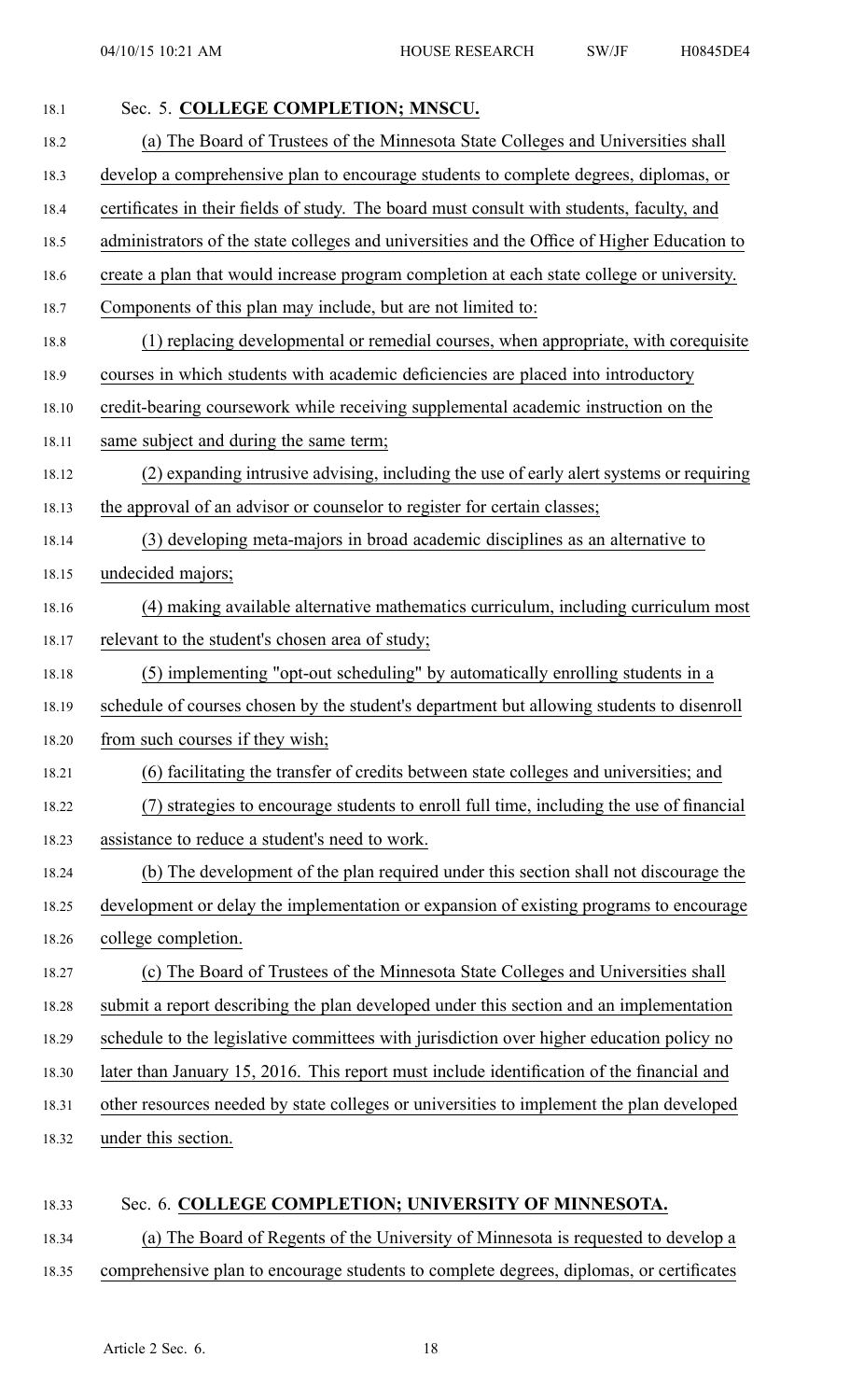| 19.1  | in their fields of study. The board is requested to consult with students, faculty, and     |
|-------|---------------------------------------------------------------------------------------------|
| 19.2  | administrators of the University of Minnesota and the Office of Higher Education to create  |
| 19.3  | a plan that would increase program completion among University of Minnesota students.       |
| 19.4  | Components of this plan may include, but are not limited to:                                |
| 19.5  | (1) replacing developmental or remedial courses, when appropriate, with corequisite         |
| 19.6  | courses in which students with academic deficiencies are placed into introductory           |
| 19.7  | credit-bearing coursework while receiving supplemental academic instruction on the          |
| 19.8  | same subject and during the same term;                                                      |
| 19.9  | (2) expanding intrusive advising, including the use of early alert systems or requiring     |
| 19.10 | the approval of an advisor or counselor to register for certain classes;                    |
| 19.11 | (3) developing meta-majors in broad academic disciplines as an alternative to               |
| 19.12 | undecided majors;                                                                           |
| 19.13 | (4) making available alternative mathematics curriculum, including curriculum most          |
| 19.14 | relevant to the student's chosen area of study;                                             |
| 19.15 | (5) implementing "opt-out scheduling" by automatically enrolling students in a              |
| 19.16 | schedule of courses chosen by the student's department but allowing students to disenroll   |
| 19.17 | from such courses if they wish;                                                             |
| 19.18 | (6) facilitating the transfer of credits between state colleges and universities; and       |
| 19.19 | (7) strategies to encourage students to enroll full time, including the use of financial    |
| 19.20 | assistance to reduce a student's need to work.                                              |
| 19.21 | (b) The development of the plan required under this section shall not discourage the        |
| 19.22 | development or delay the implementation or expansion of existing programs to encourage      |
| 19.23 | college completion.                                                                         |
| 19.24 | (c) The Board of Regents of the University of Minnesota shall submit a report               |
| 19.25 | describing the plan developed under this section and an implementation schedule to the      |
| 19.26 | legislative committees with jurisdiction over higher education policy no later than January |
| 19.27 | 15, 2016. This report must include identification of the financial and other resources      |
| 19.28 | needed to implement the plan developed under this section.                                  |
| 19.29 | <b>ARTICLE 3</b>                                                                            |
| 19.30 | <b>CAMPUS SEXUAL ASSAULT</b>                                                                |
| 19.31 | Section 1. Minnesota Statutes 2014, section 13.322, is amended by adding a                  |
| 19.32 | subdivision to read:                                                                        |
| 19.33 | Subd. 6. Campus sexual assault data. Data relating to allegations of sexual assault         |
| 19.34 | at a postsecondary institution are classified in section 135A.15.                           |
|       |                                                                                             |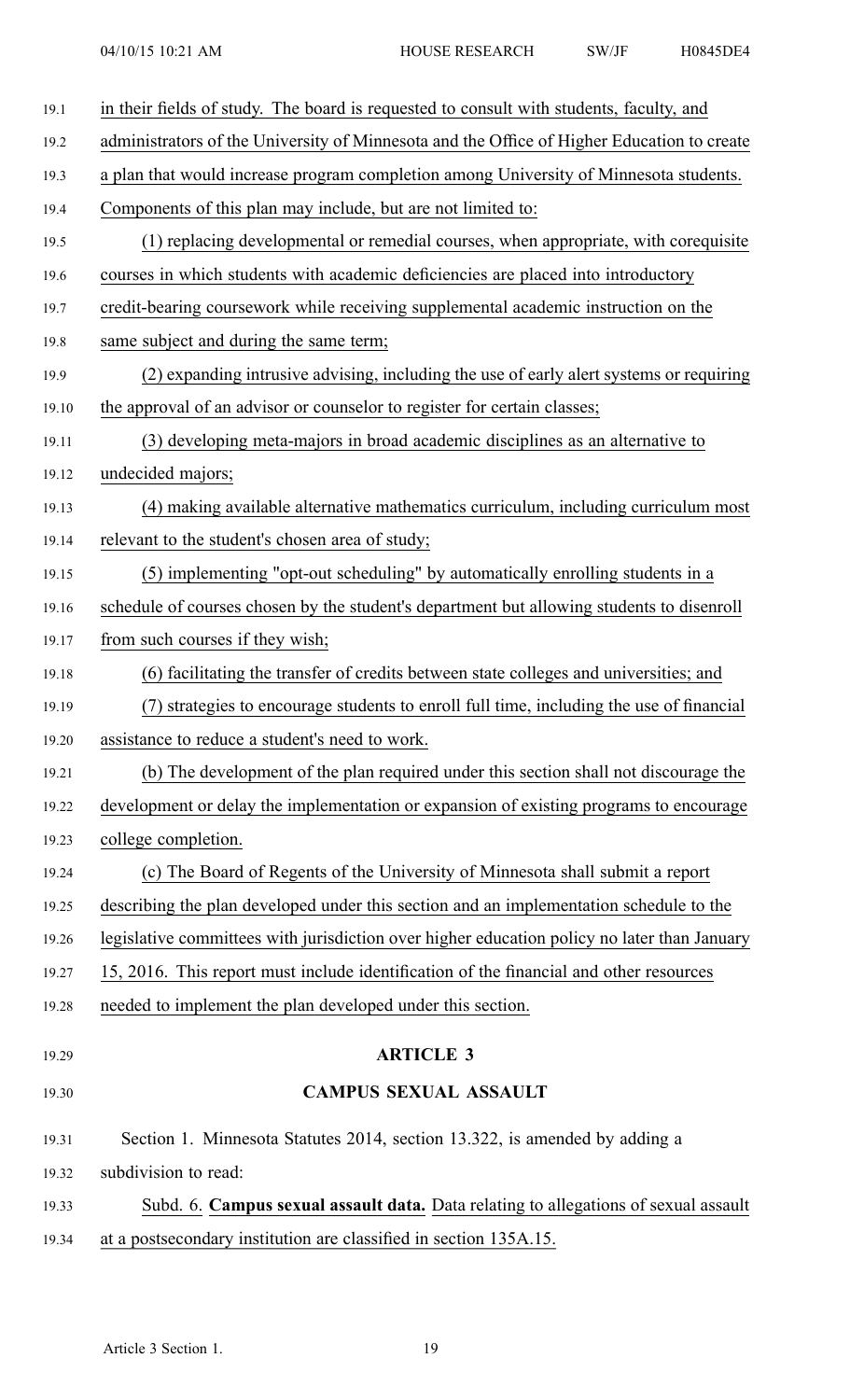20.1 Sec. 2. Minnesota Statutes 2014, section 135A.15, subdivision 1, is amended to read: 20.2 Subdivision 1. **Policy required.** The Board of Trustees of the Minnesota State 20.3 Colleges and Universities shall, and the University of Minnesota is requested to, adopt 20.4 <sup>a</sup> clear, understandable written policy on sexual harassment and sexual violence that 20.5 informs victims of their rights under the crime victims bill of rights, including the right to 20.6 assistance from the Crime Victims Reparations Board and the commissioner of public 20.7 safety. The policy must apply to students and employees and must provide information 20.8 about their rights and duties. The policy must apply to criminal incidents against <sup>a</sup> student 20.9 or employee of <sup>a</sup> postsecondary institution occurring on property owned or leased by the 20.10 postsecondary system or institution in which the victim is a student or employee of that 20.11 system or institution or at any activity, program, organization, or event sponsored by the 20.12 system or institution, including fraternities and sororities. It must include procedures for 20.13 reporting incidents of sexual harassment or sexual violence and for disciplinary actions 20.14 against violators. During student registration, each technical college, community college, 20.15 or state university shall, and the University of Minnesota is requested to, provide each 20.16 student with information regarding its policy. A copy of the policy also shall be posted at 20.17 appropriate locations on campus at all times. Each private postsecondary institution that 20.18 is an eligible institution as defined in section 136A.155, must adopt <sup>a</sup> policy that meets 20.19 the requirements of this section.

20.20 Sec. 3. Minnesota Statutes 2014, section 135A.15, is amended by adding <sup>a</sup> subdivision 20.21 to read:

20.22 Subd. 1a. **Applicability to private institutions.** Each private postsecondary 20.23 institution that is an eligible institution as defined in section 136A.103 must comply with 20.24 all of the requirements imposed in this section.

20.25 Sec. 4. Minnesota Statutes 2014, section 135A.15, subdivision 2, is amended to read: 20.26 Subd. 2. **Victims' rights.** (a) The policy required under subdivision 1 shall, at 20.27 <sup>a</sup> minimum, require that students and employees be informed of the policy, and shall 20.28 include provisions for:

20.29 (1) filing criminal charges with local law enforcement officials in sexual assault cases; 20.30 (2) the promp<sup>t</sup> assistance of campus authorities, at the reques<sup>t</sup> of the victim, in 20.31 notifying the appropriate law enforcement officials and disciplinary authorities of <sup>a</sup>

20.32 sexual assault incident;

20.33 (3) allowing sexual assault victims to decide whether to refer <sup>a</sup> case to law 20.34 enforcement;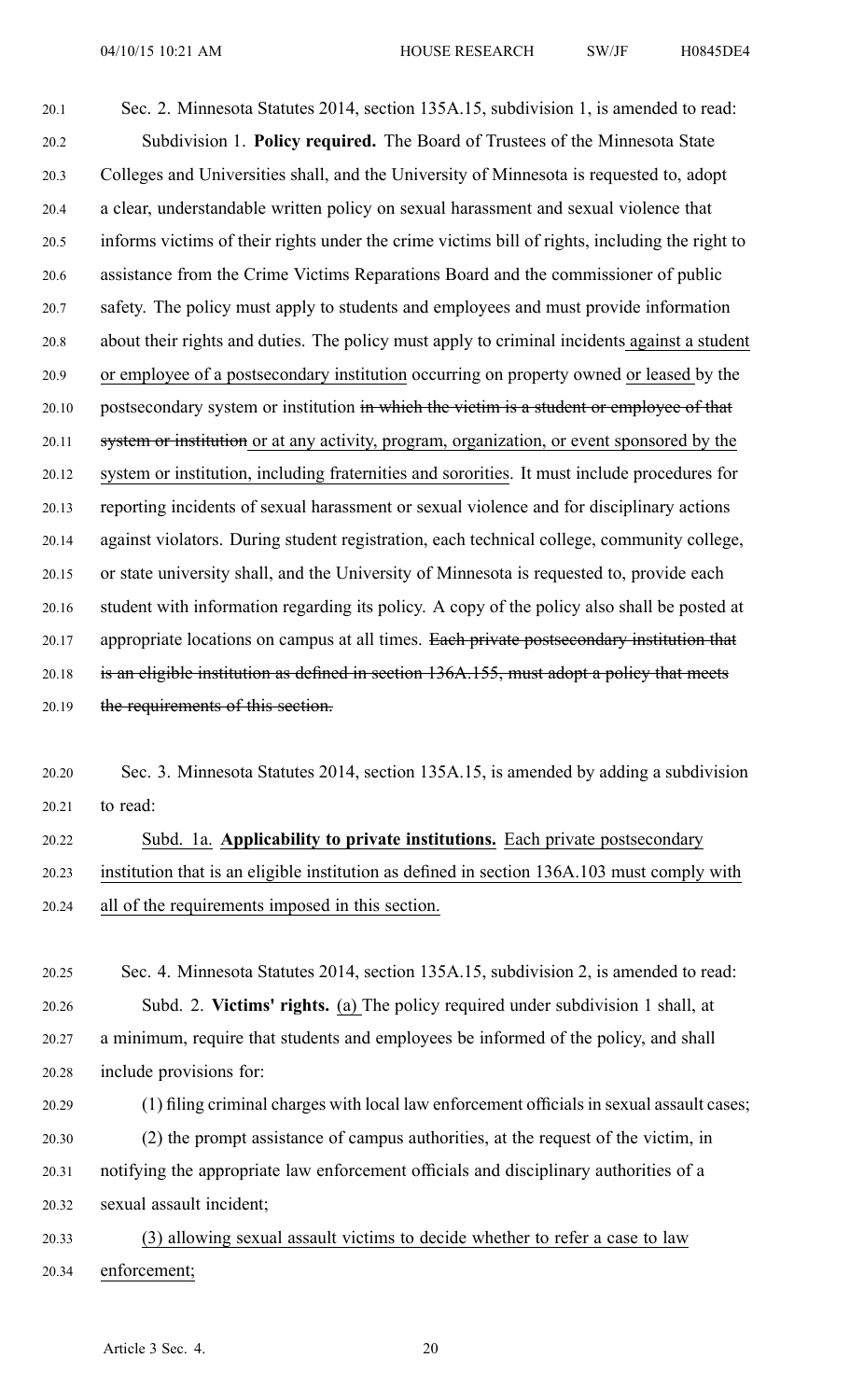21.1 (4) requiring campus authorities to treat sexual assault victims with dignity; 21.2 (5) requiring campus authorities to offer sexual assault victims fair and respectful 21.3 health care, counseling services, or referrals to such services; 21.4 (6) preventing campus authorities from suggesting <sup>a</sup> victim of sexual assault is at 21.5 fault for the crimes or violations that occurred; 21.6 (7) preventing campus authorities from suggesting that <sup>a</sup> victim of sexual assault 21.7 should have acted in <sup>a</sup> different manner to avoid such <sup>a</sup> crime; 21.8 (8) protecting the privacy of sexual assault victims by, unless otherwise required by 21.9 law, only disclosing data collected under this section to the victim, persons whose work 21.10 assignments reasonably require access, and, at <sup>a</sup> sexual assault victim's request, police 21.11 conducting <sup>a</sup> criminal investigation; 21.12  $(3)$  (9) an investigation and resolution of a sexual assault complaint by campus 21.13 disciplinary authorities; 21.14  $(4)$  (10) a sexual assault victim's participation in and the presence of the victim's 21.15 attorney or other suppor<sup>t</sup> person at any meeting with campus officials concerning <sup>a</sup> sexual 21.16 assault complaint or campus disciplinary proceeding concerning <sup>a</sup> sexual assault complaint; 21.17 (11) ensuring that <sup>a</sup> sexual assault victim is not required to repea<sup>t</sup> unnecessarily <sup>a</sup> 21.18 description of the incident of sexual assault; 21.19 (12) notice to <sup>a</sup> sexual assault victim of the availability of <sup>a</sup> campus or local program 21.20 providing sexual assault advocacy services; 21.21  $(5)$  (13) notice to a sexual assault victim of the outcome of any campus disciplinary 21.22 proceeding concerning <sup>a</sup> sexual assault complaint, consistent with laws relating to data 21.23 practices; 21.24  $(6)$  (14) the complete and prompt assistance of campus authorities, at the direction 21.25 of law enforcement authorities, in obtaining, securing, and maintaining evidence in 21.26 connection with <sup>a</sup> sexual assault incident; 21.27  $(7)$  (15) the assistance of campus authorities in preserving for a sexual assault 21.28 complainant or victim materials relevant to a campus disciplinary proceeding; and 21.29  $(8)(16)$  during and after the process of investigating a complaint and conducting 21.30 <sup>a</sup> campus disciplinary procedure, the assistance of campus personnel, in cooperation 21.31 with the appropriate law enforcement authorities, at <sup>a</sup> sexual assault victim's request, in 21.32 shielding the victim from unwanted contact with the alleged assailant, including transfer 21.33 of the victim to alternative classes or to alternative college-owned housing, if alternative 21.34 classes or housing are available and feasible.;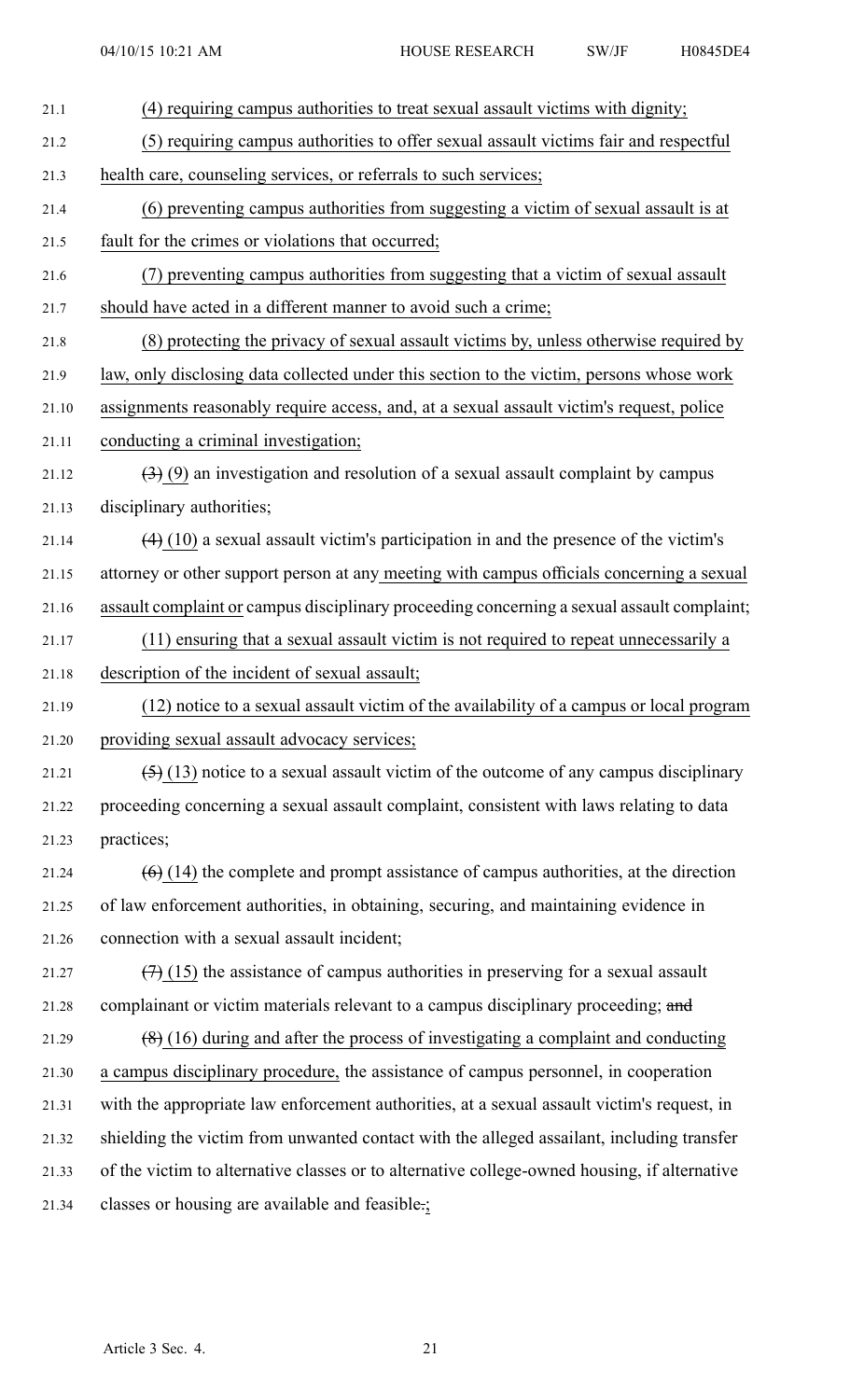| 22.1  | (17) forbidding retaliation, and establishing a process for investigating complaints of         |
|-------|-------------------------------------------------------------------------------------------------|
| 22.2  | retaliation, against sexual assault victims by campus authorities, the accused, organizations   |
| 22.3  | affiliated with the accused, other students, and other employees;                               |
| 22.4  | (18) allowing sexual assault victims to practice their religion and exercise their              |
| 22.5  | civil rights without interference by the investigative, criminal justice, or student conduct    |
| 22.6  | process of the institution;                                                                     |
| 22.7  | (19) at the request of the victim, providing students who reported sexual assaults to           |
| 22.8  | the institution and subsequently choose to transfer to another postsecondary institution        |
| 22.9  | with information about resources for victims of sexual assault at the institution to which      |
| 22.10 | the victim is transferring; and                                                                 |
| 22.11 | (20) consistent with laws governing access to student records, providing a student              |
| 22.12 | who reported an incident of sexual assault with access to the student's description of the      |
| 22.13 | incident as it was reported to the institution, including if that student transfers to another  |
| 22.14 | postsecondary institution.                                                                      |
| 22.15 | (b) For the purposes of this section, "sexual assault" means forcible sex offenses              |
| 22.16 | as defined in Code of Federal Regulations, title 34, part 668, subpart D, appendix A, as        |
| 22.17 | amended.                                                                                        |
|       |                                                                                                 |
| 22.18 | Sec. 5. Minnesota Statutes 2014, section 135A.15, is amended by adding a subdivision            |
| 22.19 | to read:                                                                                        |
| 22.20 | Subd. 3. Uniform amnesty. The Board of Trustees of the Minnesota State Colleges                 |
| 22.21 | and Universities shall, and the University of Minnesota is requested to, include in the         |
| 22.22 | system's sexual harassment and violence policy a provision that no student who reports,         |
| 22.23 | in good faith, an act of sexual harassment or sexual violence shall be sanctioned by the        |
| 22.24 | institution for admitting to a violation of the institution's student conduct policy on the use |
| 22.25 | of drugs or alcohol as part of the report.                                                      |
|       |                                                                                                 |
| 22.26 | Sec. 6. Minnesota Statutes 2014, section 135A.15, is amended by adding a subdivision            |
| 22.27 | to read:                                                                                        |
| 22.28 | Subd. 4. Coordination with local law enforcement. (a) The Board of Trustees                     |
| 22.29 | of the Minnesota State Colleges and Universities shall, and the University of Minnesota         |
| 22.30 | is requested to, direct each campus in the system to enter into a memorandum of                 |
| 22.31 | understanding with the primary local law enforcement agencies that serve the campus.            |
| 22.32 | The memorandum must be entered into no later than January 1, 2017, and updated every            |

- 22.33 two years thereafter. This memorandum shall clearly delineate responsibilities and
- 22.34 require information sharing, in accordance with applicable state and federal privacy laws,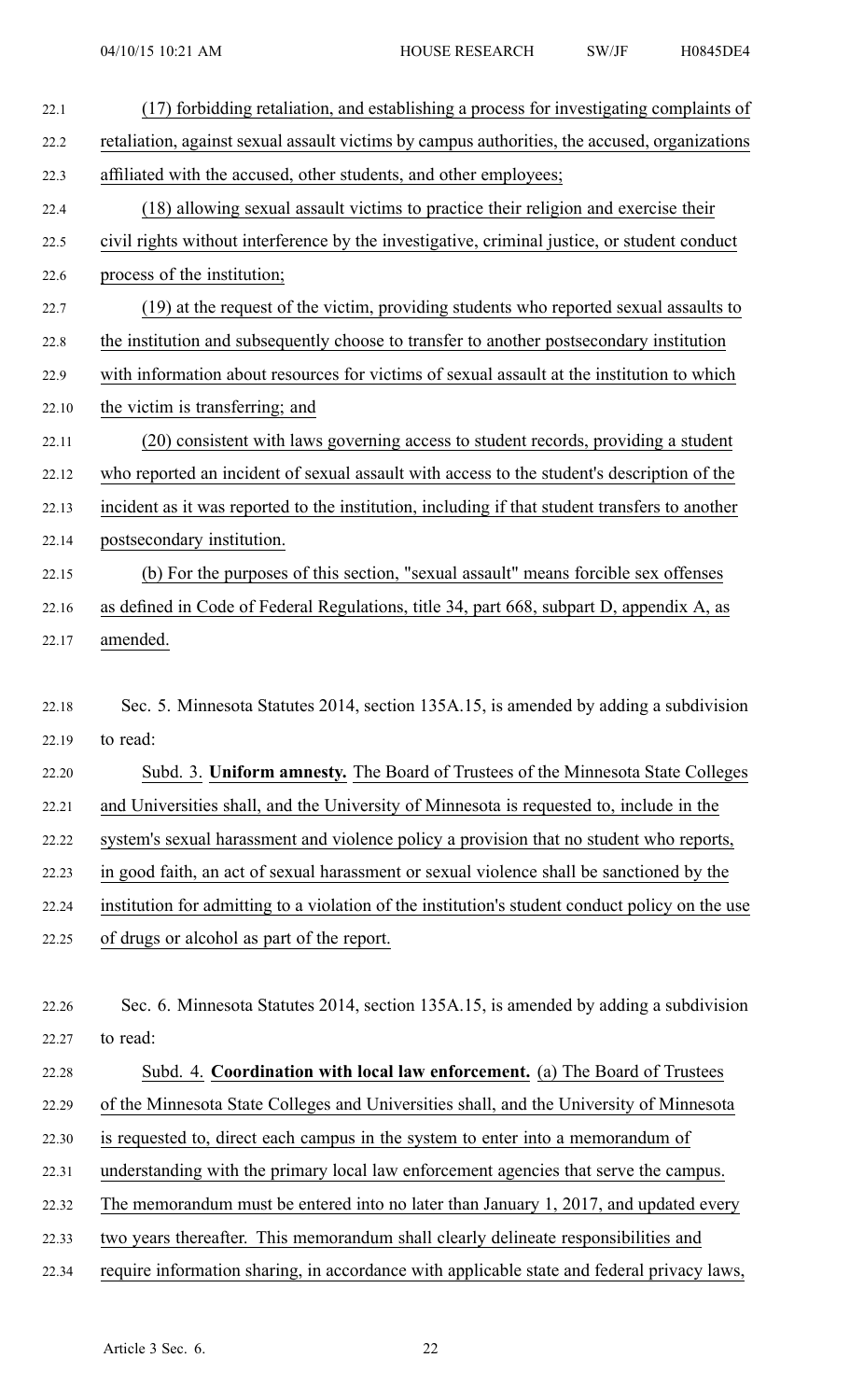| 23.1  | about certain crimes including, but not limited to, sexual assault. This memorandum        |
|-------|--------------------------------------------------------------------------------------------|
| 23.2  | of understanding shall provide:                                                            |
| 23.3  | (1) delineation and sharing protocols of investigative responsibilities;                   |
| 23.4  | (2) protocols for investigations, including standards for notification and                 |
| 23.5  | communication and measures to promote evidence preservation; and                           |
| 23.6  | (3) a method of sharing information about specific crimes, when directed by the            |
| 23.7  | victim, and a method of sharing crime details anonymously in order to better protect       |
| 23.8  | overall campus safety.                                                                     |
| 23.9  | (b) Prior to the start of each academic year, the Board of Trustees of the Minnesota       |
| 23.10 | State Colleges and Universities shall, and the University of Minnesota is requested to,    |
| 23.11 | distribute an electronic copy of the memorandum of understanding to all employees on the   |
| 23.12 | campus that are subject to the memorandum.                                                 |
| 23.13 | (c) A campus is exempt from the requirement that it develop a memorandum of                |
| 23.14 | understanding under this section if the campus and local or county law enforcement         |
| 23.15 | agencies establish a sexual assault protocol team to facilitate effective cooperation and  |
| 23.16 | collaboration between the institution and law enforcement.                                 |
|       |                                                                                            |
|       |                                                                                            |
| 23.17 | Sec. 7. Minnesota Statutes 2014, section 135A.15, is amended by adding a subdivision       |
| 23.18 | to read:                                                                                   |
| 23.19 | Subd. 5. <b>Online reporting system.</b> (a) The Board of Trustees of the Minnesota        |
| 23.20 | State Colleges and Universities shall, and the University of Minnesota is requested to,    |
| 23.21 | provide an online reporting system to receive complaints of sexual harassment and sexual   |
| 23.22 | violence from students and employees. The system must permit anonymous reports,            |
| 23.23 | provided that the institution is not obligated to investigate an anonymous report, unless  |
| 23.24 | a formal report is submitted through the process established in the institution's sexual   |
| 23.25 | harassment and sexual violence policy or an investigation is otherwise required by law.    |
| 23.26 | (b) The Board of Trustees of the Minnesota State Colleges and Universities shall,          |
| 23.27 | and the University of Minnesota is requested to, provide students making reports under     |
| 23.28 | this section with information about who will receive and have access to the reports filed, |
| 23.29 | how the information gathered through the system will be used, and contact information for  |
| 23.30 | on-campus and off-campus organizations serving victims of sexual violence.                 |
| 23.31 | (c) Data collected under this subdivision is classified as private data on individuals     |

23.33 Sec. 8. Minnesota Statutes 2014, section 135A.15, is amended by adding <sup>a</sup> subdivision 23.34 to read: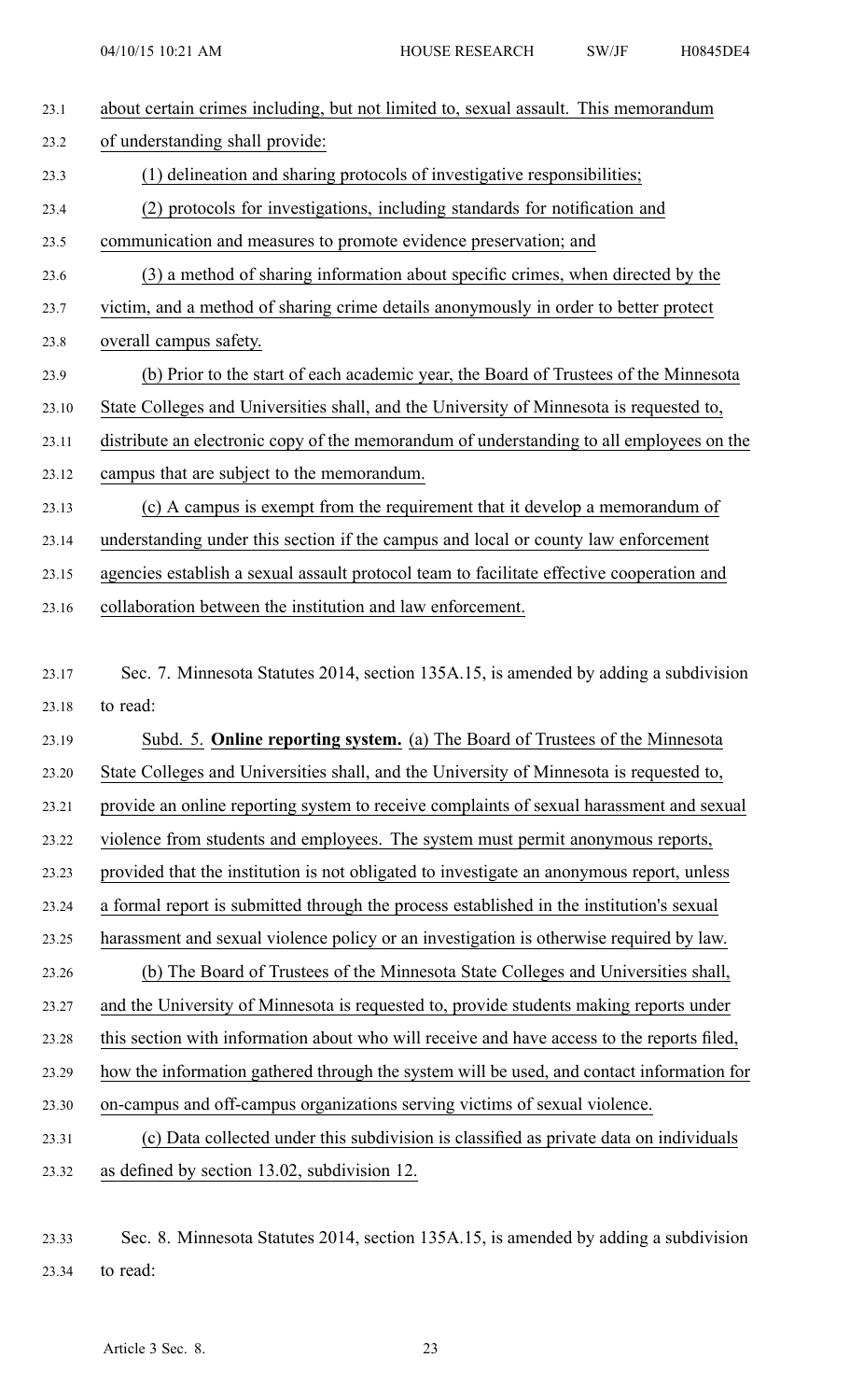| 24.1  | Subd. 6. Data collection and reporting. (a) The Board of Trustees of the Minnesota               |
|-------|--------------------------------------------------------------------------------------------------|
| 24.2  | State Colleges and Universities and the University of Minnesota shall annually report            |
| 24.3  | statistics on sexual assault. This report must be prepared in addition to any federally          |
| 24.4  | required reporting on campus security, including reports required by the Jeanne Clery            |
| 24.5  | Disclosure of Campus Security Policy and Campus Crime Statistics Act, United States              |
| 24.6  | Code, title 20, section 1092(f). The report must include, but not be limited to, the number of   |
| 24.7  | incidents of sexual assault reported to the institution in the previous fiscal year, as follows: |
| 24.8  | (1) the number that were investigated by the institution;                                        |
| 24.9  | (2) the number that were referred for a disciplinary proceeding at the institution;              |
| 24.10 | (3) the number the victim chose to report to local or state law enforcement;                     |
| 24.11 | (4) the number for which a campus disciplinary proceeding is pending, but has not                |
| 24.12 | reached a final resolution;                                                                      |
| 24.13 | (5) the number in which the alleged perpetrator was found responsible by the                     |
| 24.14 | disciplinary proceeding at the institution;                                                      |
| 24.15 | (6) the number that resulted in any action by the institution greater than a warning             |
| 24.16 | issued to the accused;                                                                           |
| 24.17 | (7) the number that resulted in a disciplinary proceeding at the institution that closed         |
| 24.18 | without resolution;                                                                              |
| 24.19 | (8) the number that resulted in a disciplinary proceeding at the institution that closed         |
| 24.20 | without resolution because the accused with drew from the institution;                           |
| 24.21 | (9) the number that resulted in a disciplinary proceeding at the institution that closed         |
| 24.22 | without resolution because the victim chose not to participate in the procedure; and             |
| 24.23 | (10) the number of reports made through the online reporting system established in               |
| 24.24 | subdivision 5, excluding reports submitted anonymously.                                          |
| 24.25 | (b) If an institution previously submitted a report indicating that one or more                  |
| 24.26 | disciplinary proceedings was pending, but had not reached a final resolution, and one or         |
| 24.27 | more of those disciplinary proceedings reached a final resolution within the previous fiscal     |
| 24.28 | year, that institution must submit an updated report for the previous year that reflects         |
| 24.29 | the outcome of the pending case or cases.                                                        |
| 24.30 | (c) The reports required by this subdivision must be submitted to the Office of                  |
| 24.31 | Higher Education by October 1 of each year. Each report must contain the data required           |
| 24.32 | under paragraphs (a) and (b) from the previous fiscal year. An institution's report under        |
| 24.33 | this subdivision is classified as private data on individuals as defined by section 13.02,       |
| 24.34 | subdivision 12.                                                                                  |
| 24.35 | (d) The commissioner of the Office of Higher Education shall calculate statewide                 |
| 24.36 | numbers for each data item reported by an institution under this subdivision. The statewide      |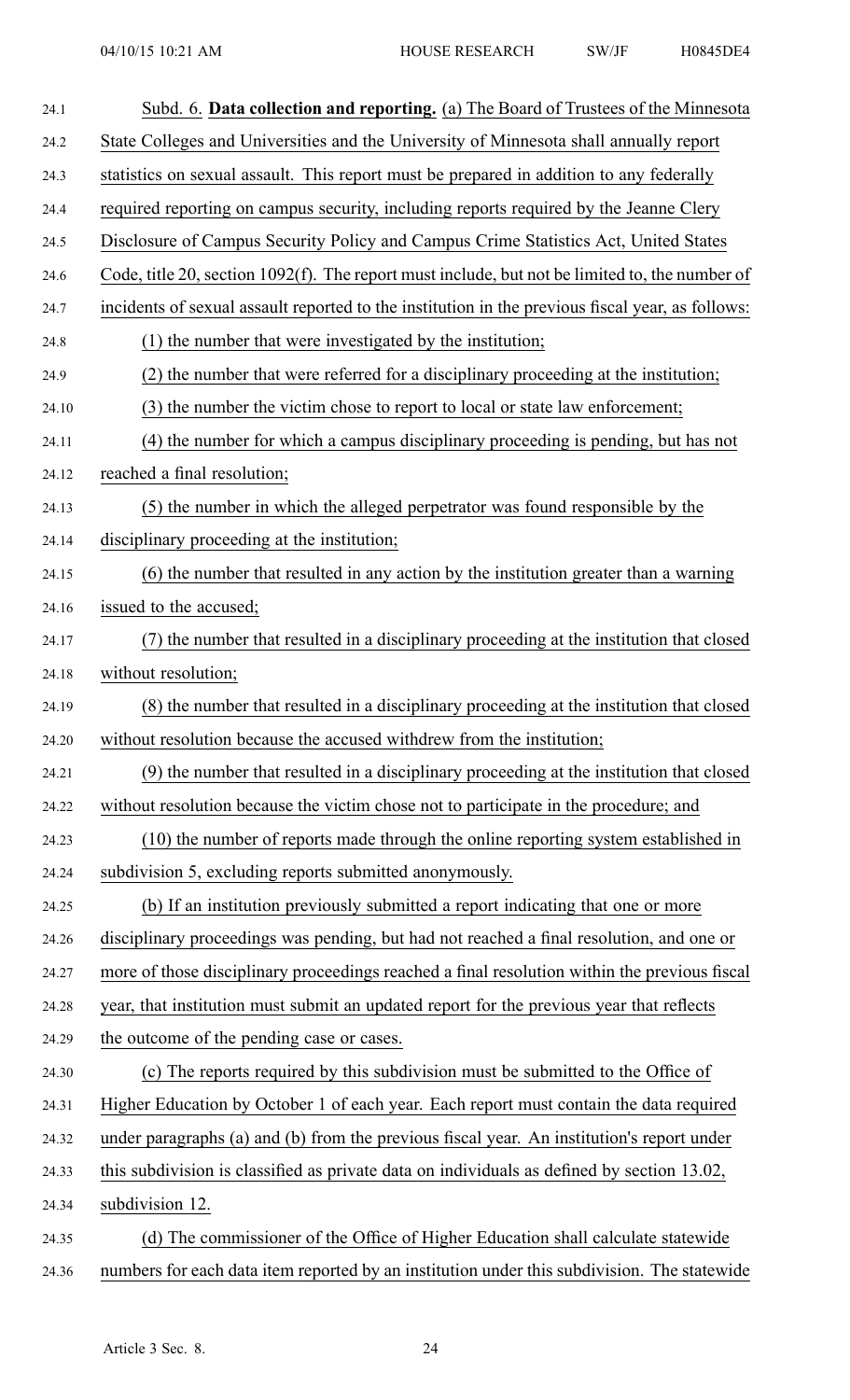- 25.1 numbers should include data from postsecondary institutions that the commissioner could 25.2 not publish due to federal laws governing access to student records. 25.3 (e) The Office of Higher Education shall publish on its Web site: 25.4 (1) the statewide data calculated under paragraph (d); and 25.5 (2) consistent with federal laws governing access to student records and in 25.6 consultation with the applicable institution, the data items required under paragraphs (a) 25.7 and (b) for each postsecondary institution in the state. 25.8 This data shall be published as summary data as defined by section 13.02, subdivision 19, 25.9 and shall not identify alleged victims or perpetrators of crimes. Consistent with federal 25.10 laws governing access to student records, each state college or university shall, and the 25.11 University of Minnesota is requested to, publish on the institution's Web site the data items 25.12 required under paragraphs (a) and (b) for that institution. 25.13 (f) If an institution or the Office of Higher Education is unable to publish data under 25.14 this subdivision due to state or federal laws governing access to student records, it must 25.15 explain in its repor<sup>t</sup> why the institution did not publish such data. 25.16 Sec. 9. Minnesota Statutes 2014, section 135A.15, is amended by adding <sup>a</sup> subdivision 25.17 to read: 25.18 Subd. 7. **Access to data; audit trail.** (a) Data on incidents of sexual assault shared 25.19 with campus security officers or campus administrators responsible for investigating or 25.20 adjudicating complaints of sexual assault are classified as private data on individuals as 25.21 defined by section 13.02, subdivision 12, for the purposes of postsecondary institutions 25.22 subject to the requirements of chapter 13. Postsecondary institutions not otherwise subject 25.23 to chapter 13 must limit access to the data to only the data subject and persons whose 25.24 work assignments reasonably require access. 25.25 (b) Only individuals with explicit authorization from an institution may enter, update, 25.26 or access electronic data collected, created, or maintained under this section. The ability of 25.27 authorized individuals to enter, update, or access data must be limited through the use of 25.28 role-based access that corresponds to the official duties or training level of the individual 25.29 and the institutional authorization that grants access for that purpose. All actions in which 25.30 data are entered, updated, accessed, shared, or disseminated outside of the institution 25.31 must be recorded in <sup>a</sup> data audit trail. An institution shall immediately and permanently 25.32 revoke the authorization of any individual determined to have willfully entered, updated, 25.33 accessed, shared, or disseminated data in violation of this subdivision or any provision of 25.34 chapter 13. If an individual is determined to have willfully gained access to data without
- 25.35 explicit authorization, the matter shall be forwarded to <sup>a</sup> county attorney for prosecution.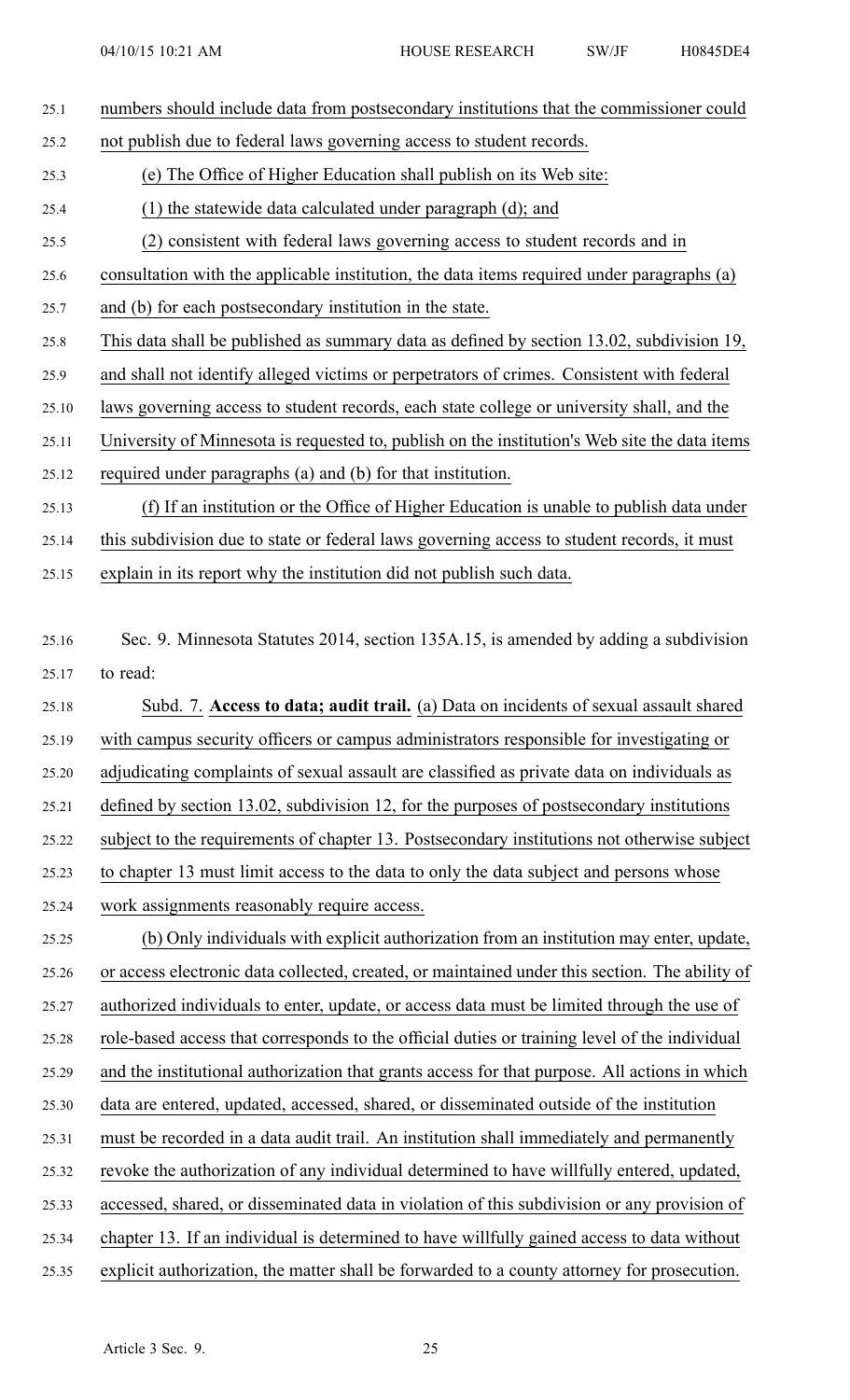| 26.1  | Sec. 10. Minnesota Statutes 2014, section 135A.15, is amended by adding a                      |
|-------|------------------------------------------------------------------------------------------------|
| 26.2  | subdivision to read:                                                                           |
| 26.3  | Subd. 8. Comprehensive training. (a) The Board of Trustees of the Minnesota                    |
| 26.4  | State Colleges and Universities shall, and the University of Minnesota is requested            |
| 26.5  | to, provide campus security officers and campus administrators responsible for                 |
| 26.6  | investigating or adjudicating complaints of sexual assault with comprehensive training on      |
| 26.7  | preventing and responding to sexual assault in collaboration with the Bureau of Criminal       |
| 26.8  | Apprehension or another law enforcement agency with expertise in criminal sexual               |
| 26.9  | conduct. The training for campus security officers shall include a presentation on the         |
| 26.10 | dynamics of sexual assault, neurobiological responses to trauma, and best practices for        |
| 26.11 | preventing, responding to, and investigating sexual assault. The training for campus           |
| 26.12 | administrators responsible for investigating or adjudicating complaints on sexual assault      |
| 26.13 | shall include presentations on preventing sexual assault, responding to incidents of           |
| 26.14 | sexual assault, the dynamics of sexual assault, neurobiological responses to trauma, and       |
| 26.15 | compliance with state and federal laws on sexual assault.                                      |
| 26.16 | (b) The Board of Trustees of the Minnesota State Colleges and Universities shall,              |
| 26.17 | and the University of Minnesota is requested to, require that the following categories of      |
| 26.18 | students complete a training on sexual assault:                                                |
| 26.19 | (1) students pursuing a degree or certificate;                                                 |
| 26.20 | (2) students who are taking courses through the Postsecondary Enrollment Options               |
| 26.21 | Act; and                                                                                       |
| 26.22 | (3) any other categories of students determined by the institution.                            |
| 26.23 | Students must complete such training no later than ten business days after the start of a      |
| 26.24 | student's first semester of classes. Once a student completes such a training, institutions    |
| 26.25 | must document the student's completion of the training and provide proof of training           |
| 26.26 | completion to a student at the student's request. Students enrolled at more than one           |
| 26.27 | institution within the same system at the same time are only required to complete the          |
| 26.28 | training once. This training shall include information about topics including, but not         |
| 26.29 | limited to, sexual assault as defined in subdivision 2; consent as defined in section 609.341, |
| 26.30 | subdivision 4; preventing and reducing the prevalence of sexual assault; procedures for        |
| 26.31 | reporting campus sexual assault; and campus resources on sexual assault, including             |
| 26.32 | organizations that support victims of sexual assault.                                          |
| 26.33 | (c) The Board of Trustees of the Minnesota State Colleges and Universities shall,              |
| 26.34 | and the University of Minnesota is requested to, annually train individuals responsible        |
| 26.35 | for responding to reports of sexual assault. This training shall include information about     |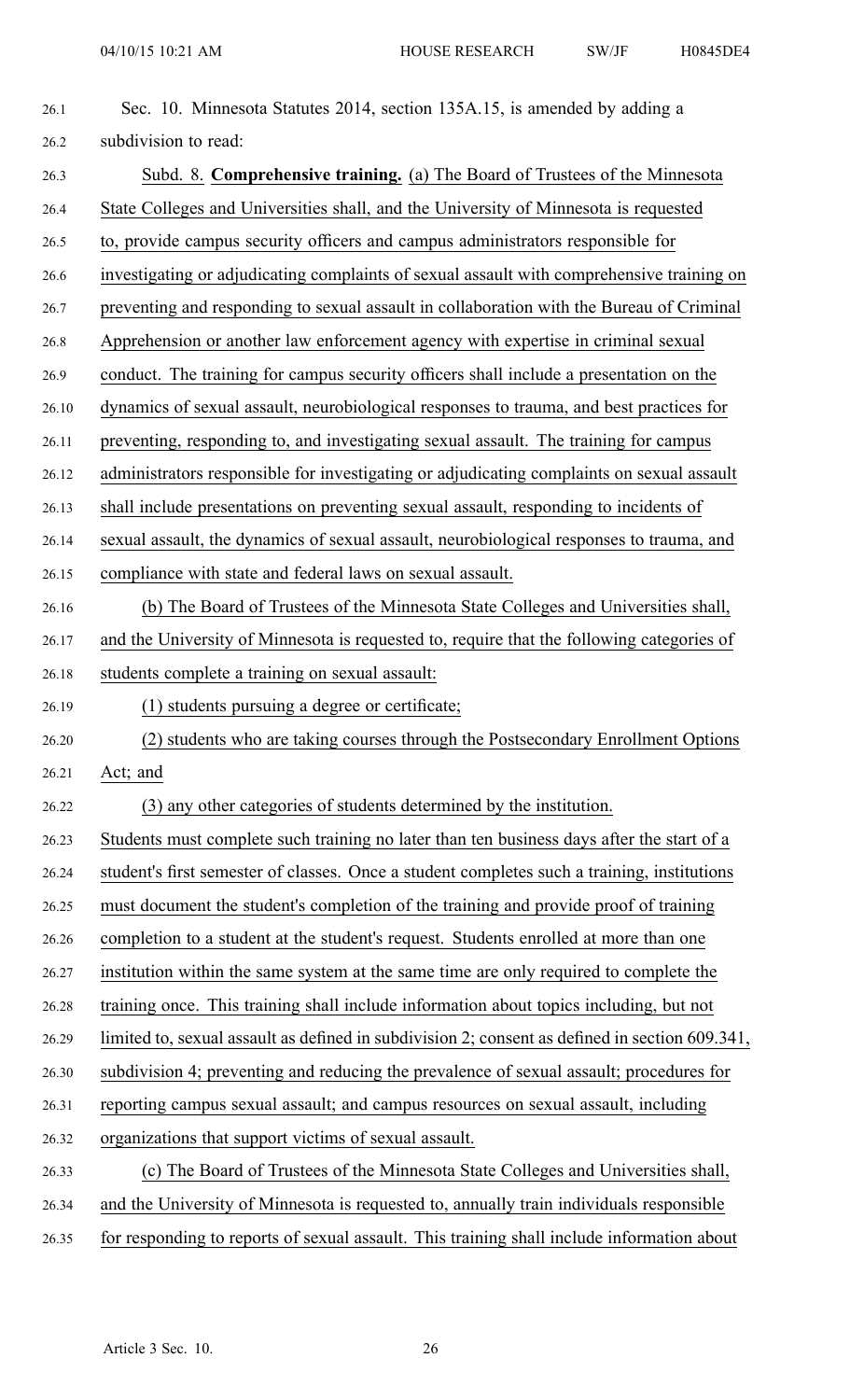- 27.1 best practices for interacting with victims of sexual assault, including how to reduce the 27.2 emotional distress resulting from the reporting, investigatory, and disciplinary process. 27.3 Sec. 11. Minnesota Statutes 2014, section 135A.15, is amended by adding <sup>a</sup> 27.4 subdivision to read: 27.5 Subd. 9. **Student health services.** (a) The Board of Trustees of the Minnesota 27.6 State Colleges and Universities shall, and the University of Minnesota is requested to, 27.7 develop and implement <sup>a</sup> policy that requires student health service providers to screen 27.8 students for incidents of sexual assault. Student health service providers shall offer 27.9 students information on resources available to victims and survivors of sexual assault 27.10 including counseling, mental health services, and procedures for reporting incidents of 27.11 sexual assault to the institution. 27.12 (b) The Board of Trustees of the Minnesota State Colleges and Universities shall, and 27.13 the University of Minnesota is requested to, require that each institution offering student 27.14 health or counseling services designate an existing staff member or existing staff members 27.15 as confidential resources for victims of sexual assault. The confidential resource must be 27.16 available to meet with victims of sexual assault on <sup>a</sup> walk-in basis. The confidential 27.17 resource must provide victims of sexual assault with information about locally available 27.18 resources for victims of sexual assault including, but not limited to, mental health services 27.19 and legal assistance. The confidential resource must provide victims of sexual assault 27.20 with information about the process for reporting an incident of sexual assault to campus 27.21 authorities or local law enforcement. The victim of sexual assault shall decide whether 27.22 to repor<sup>t</sup> an incident of sexual assault to campus authorities or local law enforcement. 27.23 Confidential resources must be trained in all aspects of responding to incidents of sexual 27.24 assault including, but not limited to, best practices for interacting with victims of trauma, 27.25 preserving evidence, campus disciplinary and local legal processes, and locally available 27.26 resources for victims of sexual assault. Data shared with <sup>a</sup> confidential resource is 27.27 classified as sexual assault communication data as defined by section 13.822, subdivision 1. 27.28 **EFFECTIVE DATE.** The policy required under this subdivision must be in place 27.29 by January 1, 2017.
- 27.30 Sec. 12. **[626.891] COOPERATION WITH POSTSECONDARY INSTITUTIONS.** 27.31 Local law enforcement agencies, including law enforcement agencies operated 27.32 by statutory cities, home rule charter cities, and counties must enter into and honor the 27.33 memoranda of understanding required under section 135A.15.